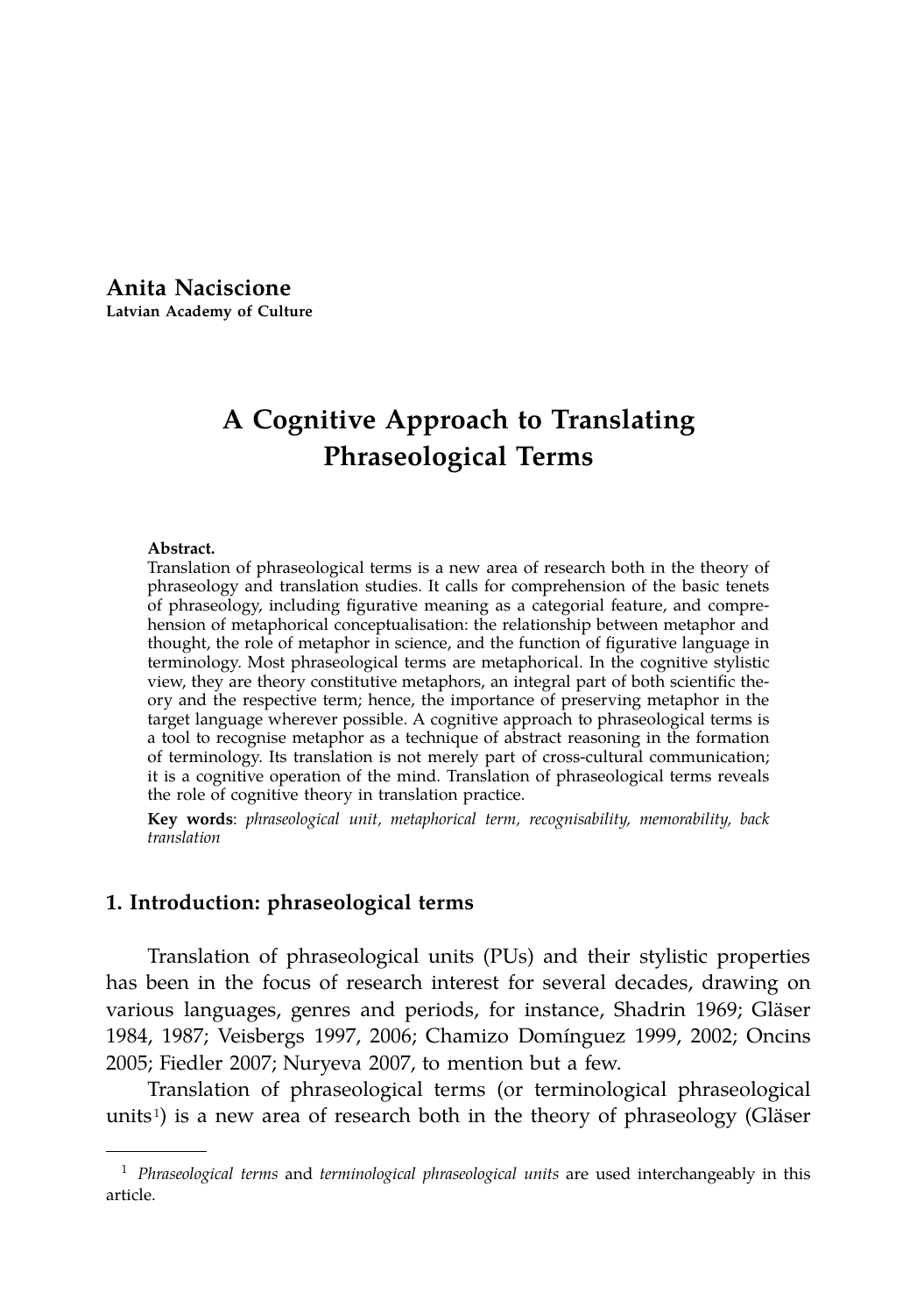1995; Naciscione 2003, 2006; Nikulina 2005) and translation studies. It calls for comprehension of the basic tenets of phraseology, including understanding figurative meaning of PUs as a categorial feature.<sup>2</sup> Essentially, it also calls for metaphorical competence and recognition of PUs (see Pamies and Potapova 2005). On the other hand, translation requires understanding of cognitive linguistic processes in the formation of figurative terminology. Thus, translation of phraseological terms is interdisciplinary *per se* as it stands on the fringe of phraseology, terminology and cognitive linguistics.

The issue of translation of phraseological terms is even more topical in the new millennium, with novel terms, many of them metaphorical, springing up in all spheres of human activity. The simple fact is that metaphors abound in science. They are borrowed globally across languages and cultures together with new theory, and they all need to be translated as they concern the latest developments in all domains, for instance, economic issues (*black swan, toxic assets, credit crunch, shell bank, bank run, green shoots, pattern mining, debt-for-nature swap, dark pools*); EU policies (*sunset clause*, *grandfather clause*, *standstill clause*, *health check*, *gold plating*); the environment (*environmental footprint, emissions trading, carbon capture, green growth*) astronomy (*black hole*, *white dwarf*, *red giant*, *dark flow*, *Big Bang*); PR (*spin doctor*); IT developments (*orphaned article*, *walled garden*, *cold start*, *flash mob*, *vampire power, cloud computing*). All these are important metaphorical concepts, and hence important metaphorical terms. <sup>3</sup> Hundreds of new terms emerge in EU documents every month. Many of them are figurative, and they all need to be translated into the remaining 22 languages of the EU and eventually transposed into the national legislation of Member States.

### **2. Translation of figurative terminology: a theoretical framework**

### **2.1. A cognitive approach**

Figurative language in general and metaphor as its most powerful pattern in particular, is a challenging area in translation. However, the issue of translating metaphorical terms is even more complicated as it is directly link-

 $2$  I believe that the phraseological unit is a stable, cohesive combination of words with a fully or partially figurative meaning. For my understanding of PUs and their stylistic potential, see Naciscione 2010: 17–28, 31–43.

<sup>&</sup>lt;sup>3</sup> There also exist many terms based on metonymic mapping or on the interplay of metaphor and metonymy, e.g. *clean hands*, which is a metonymic term or a metaphorical metonymy, to be more precise. However, translation of metonymic terms is outside the scope of this article.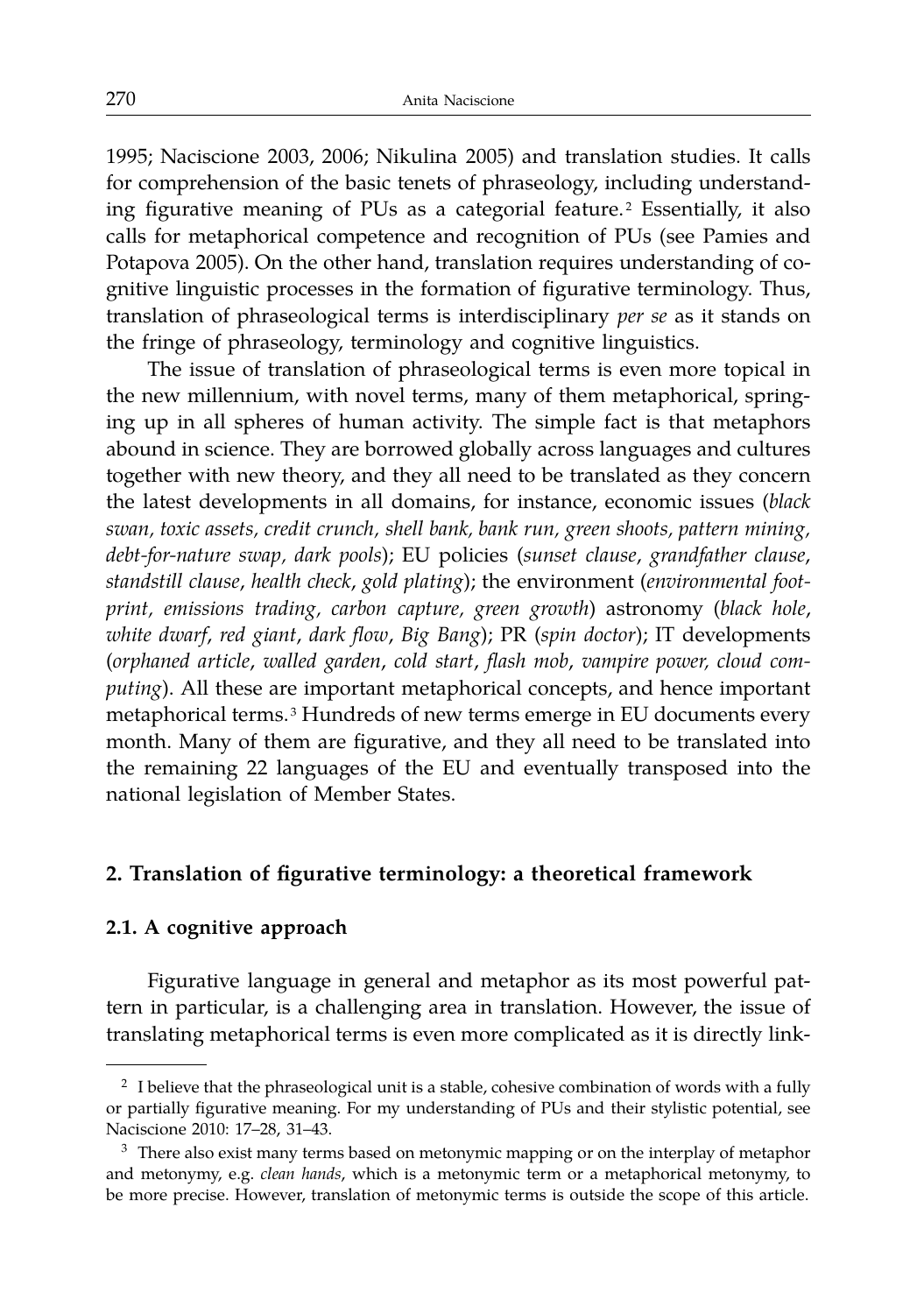ed with one of the basic questions in cognitive linguistics: the relationship between metaphor and thought, the role of metaphor in science, and the function of figurative language in terminology. This leads to the issue of the right of metaphor to be preserved in translation of metaphorical terms into another language. A cognitive insight reveals the importance of metaphorical conceptualisation in terminology<sup>4</sup> and the need to preserve metaphor in translation wherever possible. Translation of figurative terminology is a field that displays differences in the approach to figurative use across cultures and languages.

My approach to issues of translating figurative terminology is based on the findings of cognitive linguistics about the significance of metaphor in thought and language, and my own translation and interpreting experience. Metaphor has been recognised as a basic technique of reasoning that is also manifest in terminology, which is an important area of meaning construction. <sup>5</sup> Replacing a metaphorical term results in a different, non-metaphorical conceptualisation. It is not justified as it severs associations, inhibits perception and recognition of the term and hence hinders its back translation and interpreting.

### **2.2. Theory constitutive metaphors**

A cognitive perspective helps us to understand the significance of abstract thought<sup>6</sup> and abstract reasoning in the formation of figurative terminology, which brings out the relevance of cognitive theory in translation practice. Figurative terms form part of the conceptual system of a language. In the cognitive linguistic view, metaphorical terms are central to scientific thought as they are theory constitutive metaphors. (Boyd [1979] 1998; Kuhn [1979] 1998; Hoffman 1980; Gibbs [1994] 1999). Metaphorical conceptualisation plays a constitutive role in framing ideas and denoting abstract entities in science. As Gibbs points out, theory constitutive metaphors are indispensable parts of scientific theory. ([1994] 1999: 172) The cognitive significance of metaphor in language, including terminology, cannot be overestimated.

For instance, the term *green policy* does not simply mean ecological policy, environmental policy, or environmentally-friendly policy. The metaphor

<sup>4</sup> For metaphorical conceptualisation in terms, see Meyer et al. 1997; Vandaele 2002.

<sup>5</sup> For the notion of meaning construction, see Gibbs 2003, 2007; Panther 2005.

<sup>6</sup> For the central role of metaphor in abstract thought, see Lakoff and Johnson [1980] 2003: 245–247.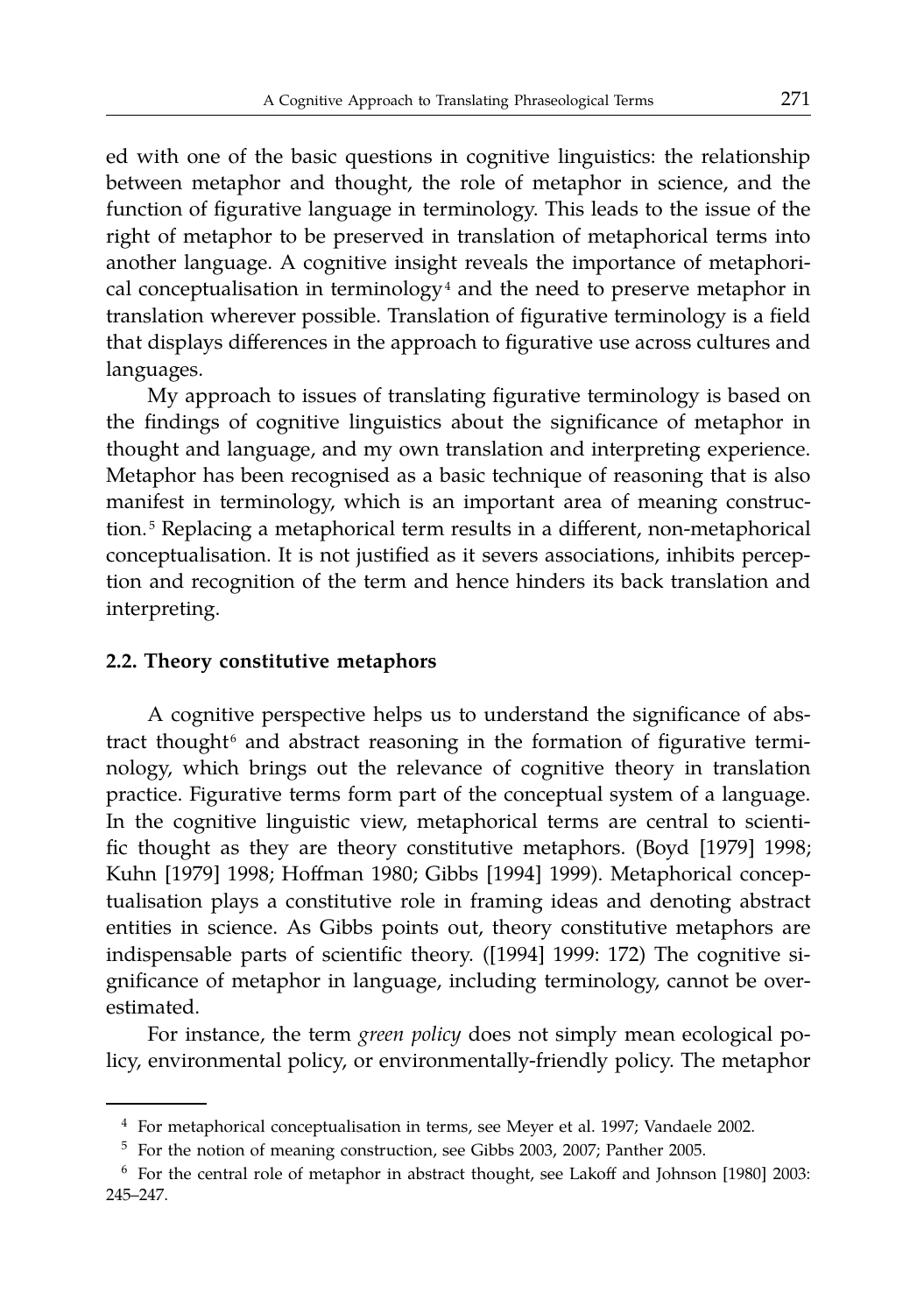conveys a new concept that reflects a change in policy to provide for sustainable development.<sup>7</sup> *Green growth*, a metaphorical term used in EU documents when discussing agriculture, is understood as follows: "Integrated rural development, additional climate measures, green energy, R&D, innovation, modernisation, training, green jobs, young farmers, quality policy". This explication is given in the "Report on the Future of the Common Agriculture Policy after 2013" (2010: 15). Thus, the term is brief and precise while the definition specifies what it signifies.

In sum, a theory constitutive metaphor forms an integral part of both a scientific theory and the respective term; hence, the importance of preserving metaphor in the TL. However, even recent advanced studies of translation pay little or no attention to the translation of metaphor (see Roberts 2002: 429–442; Hatim and Munday 2004; Grabe 2002; Cao [2007] 2009; Gambier and van Doorslaer 2010), nor does research on interpreting. (see Schweda Nicholson 2002: 443–456)

### **3. Trends in translation of phraseological terms**

Differences in figurative use largely depend on language traditions, attitudes and theoretical assumptions. One indicator is the recognition of metaphor as a legitimate tool of expressing abstract thought. Cognitive linguists believe that recognition of figurative use is of paramount importance for the understanding of metaphor in thought, language and culture. (Kövecses 2006) In many countries, linguists usually have no problems with recognising metaphor in literary discourse, especially poetry and folk songs. However, difficulties arise with recognition of metaphor in scientific discourse, specialist terminology and its translation. Failure to recognise metaphor reveals the theoretical reasons that lie behind it.

It is frequently believed that in non-literary texts there is unlikely to be any reason to replace metaphors in translation, so the risk of omitting or losing an important metaphor is negligible. (see Boase-Beier 2006: 100) However, in practice loss of metaphor is much too common. Moreover, it is practised with full awareness, backed by theoretical assumptions. A great variety of approaches exist, despite achievements in cognitive linguistics: metaphor in scientific texts is no longer seen as a deviation but has been recognised as a constitutive part of scientific thinking. It follows that trans-

<sup>7</sup> For examples of translation of the metaphor *green*, see Subsection 3.5. of this paper.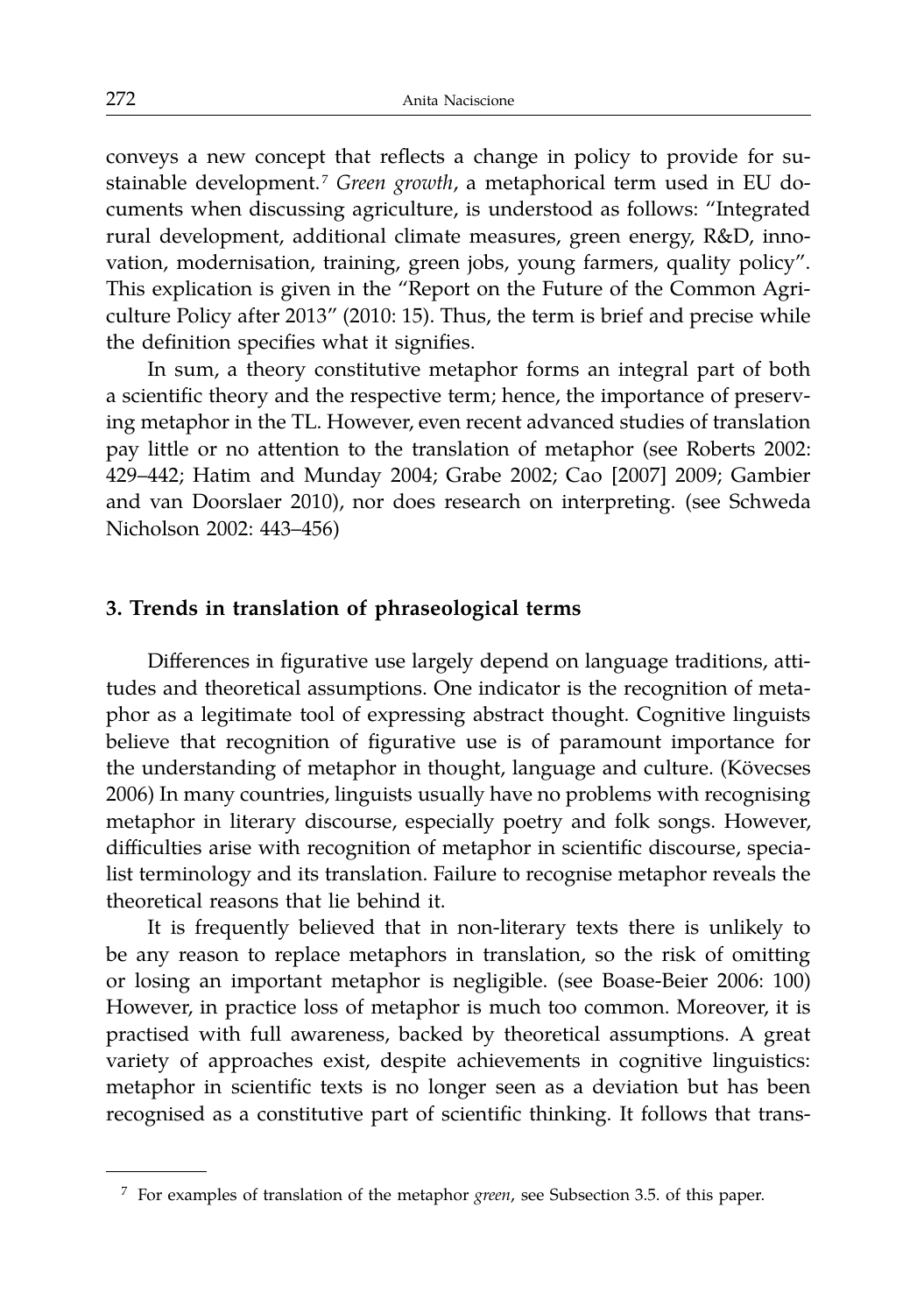lation of phraseological terms forms part of a broader cognitive issue, that of figurative meaning construction. <sup>8</sup>

### **3.1. Existing approaches**

There are four major sources of translation of terminology into Latvian<sup>9</sup> which frequently each give a different translation. Apart from that, research centres or ministries publish, using their own translations of terms, especially if an official translation has not been approved for a longer time. To make things more complicated, translations of a term in EU bodies may differ from translations of the same term in Latvia.

Translation and interpreting practice in the EU reveals a variety of approaches in dealing with phraseological terms, each indicating a different understanding of the relationship between the metaphorical concept and the term. Results vary.

- Metaphorical loan translation (e.g. in information technology); this means that the theory is borrowed together with the metaphorical term.
- Replacement by another metaphor (e.g. in information technology).
- Demetaphorisation of the term (common in Latvian, Italian<sup>10</sup>), resulting in a descriptive, oblique nonmetaphorical translation.
- Variants: two or several translations functioning at the same time.
- Replacement by a definition.
- *•* Placing in inverted commas (common in Latvian, Spanish, Portuguese).
- A translation void, that is, the term remains untranslated, e.g. no translation has been offered for *toxic assets* in Latvian so far by IATE since 2007 when the term gained popularity.
- *•* Long delay (common in Latvian). This means that no official translation is offered for several years. Clearly, terminologists are unable to accept a metaphorical loan translation and even find it difficult to give a descriptive translation of a phenomenon. For instance, *credit crunch* had no approved translation in Latvian for several years. Language users

<sup>&</sup>lt;sup>8</sup> For figurative meaning construction and the role of conceptual mapping, see Gibbs 2007; Radden, Köpcke, Berg and Siemund 2007.

<sup>&</sup>lt;sup>9</sup> IATE – InterActive Terminology for Europe, the terminology database for the European Union. IATE is an online dictionary for European Union terminology in all the official EU languages. *AkadTerm* is an academic terminology database of the Terminology Commission of the Latvian Academy of Sciences; the terms have been officially approved. *VVC* – a free internet terminology database of the National Language Centre; it gives specialist terms which have been officially approved. *Tilde* – a specialist computer dictionary.

 $10$  For the trend to paraphrase terminological metaphors in Italian, see Luminita (2003: 328–329).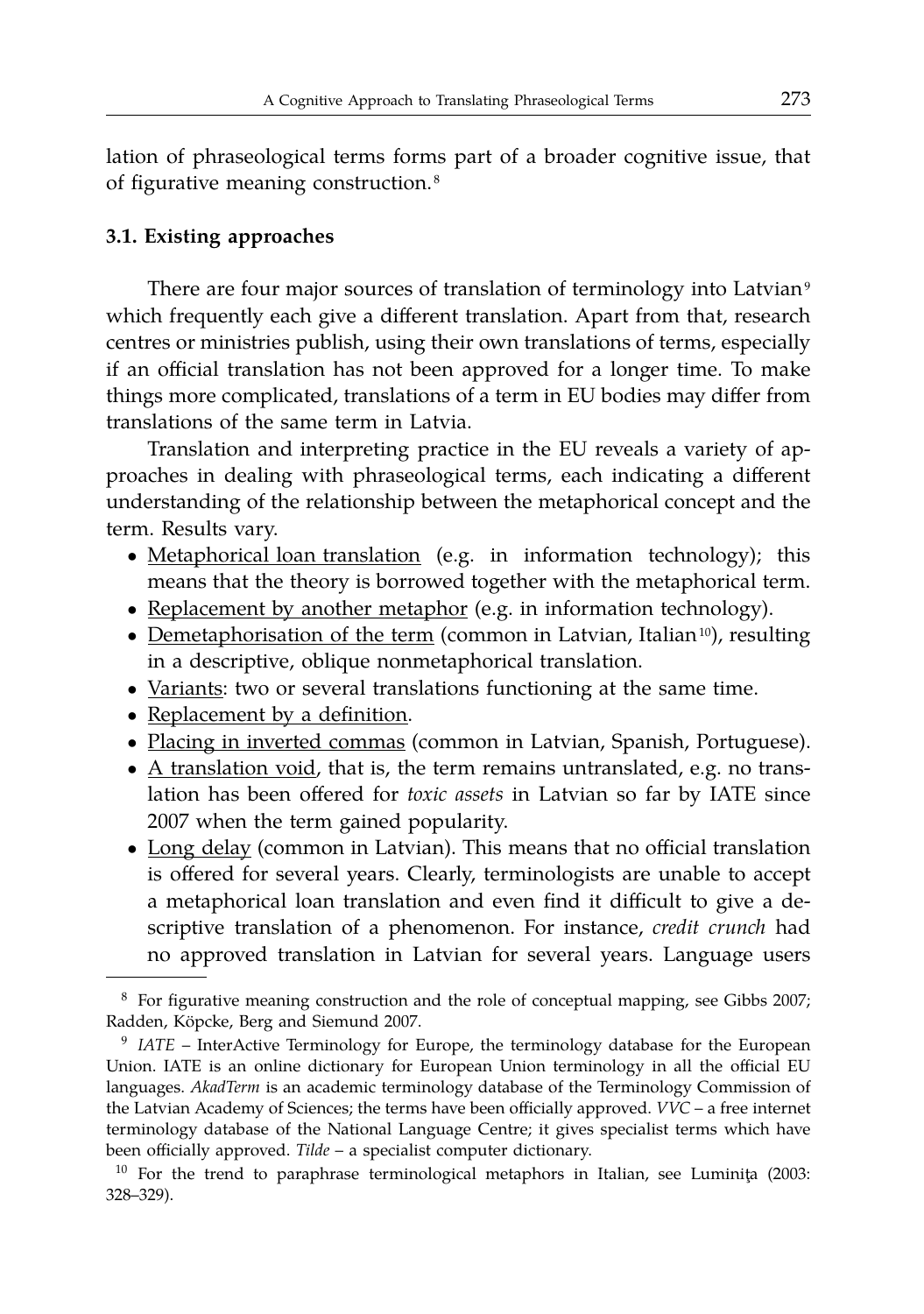got by, resorting to "a financial crisis" or "a credit crisis" instead. In 2010 a demetaphorised translation was offered by IATE: LV *kredītresursu trūkums* (a deficit of credit resources). Cf.: IT *erosione del credito* (replacement by another metaphor); DE *Kreditklemme* (replacement by another metaphor); ES *crisis del credito ´* (demetaphorisation); LT *kreditamivo sąlygų sugriežtinimas* (periphrasis: "stricter conditions for receiving credit").

*•* Regular, repeated replacement (common in Latvian). The translation is constantly replaced in successive documents in search of a better version of the term over years, for instance, "a framework directive" has had five successive translations in Latvian since it appeared in the first part of the 90s (see Subsection 3.4. of this paper).

From now on I will only deal with some of the most common failures to appreciate metaphor in the translation of phraseological terms.

### **3.2. Demetaphorisation of a metaphorical term in translation**

The semantic and stylistic complexity of a metaphorical term presents objective difficulties. This is true of any language. It is also true that metaphors exist which do not always translate cross-culturally very well. (Vandaele 2002) Apart from that, there are specific circumstances, which may differ from country to country. In Latvia, for instance, translation of terminology is a new area, actually as old as the country's regained independence, that is, about 20 years. Moreover, translation always depends on the theoretical tenets of the translator or the terminologist. Experience has it that translating metaphorical terminology into Latvian has proved to be especially difficult due to the theoretical approach, namely, a conventional understanding of terminology, which fails to account for metaphors in terms. This stems from the linguistic tradition of prescriptivism in Latvia, still lingering on from the 19th century, and the long-standing belief in Latvian linguistics that metaphor is inappropriate in scientific language, including terms. This is clearly seen in the demetaphorisation of terms in loan translation in the Latvian language. In the traditional view, terms are considered to be non-figurative, monosemous and stylistically neutral. (Lingvisticheskiy Entsiklopecheskiy Slovar' [1990] 2002; Rozenbergs 2004: 184) None of this is true today; it is an obsolete belief. However, this approach persists. Actual translation practice shows that many Latvian translators and terminologists have objections to metaphorical terms, which results in demetaphorisation, that is, loss of metaphor in translated terminology. This causes concern and difficulties in translation and interpreting practice.

Demetaphorisation of figurative terms in translation may be explained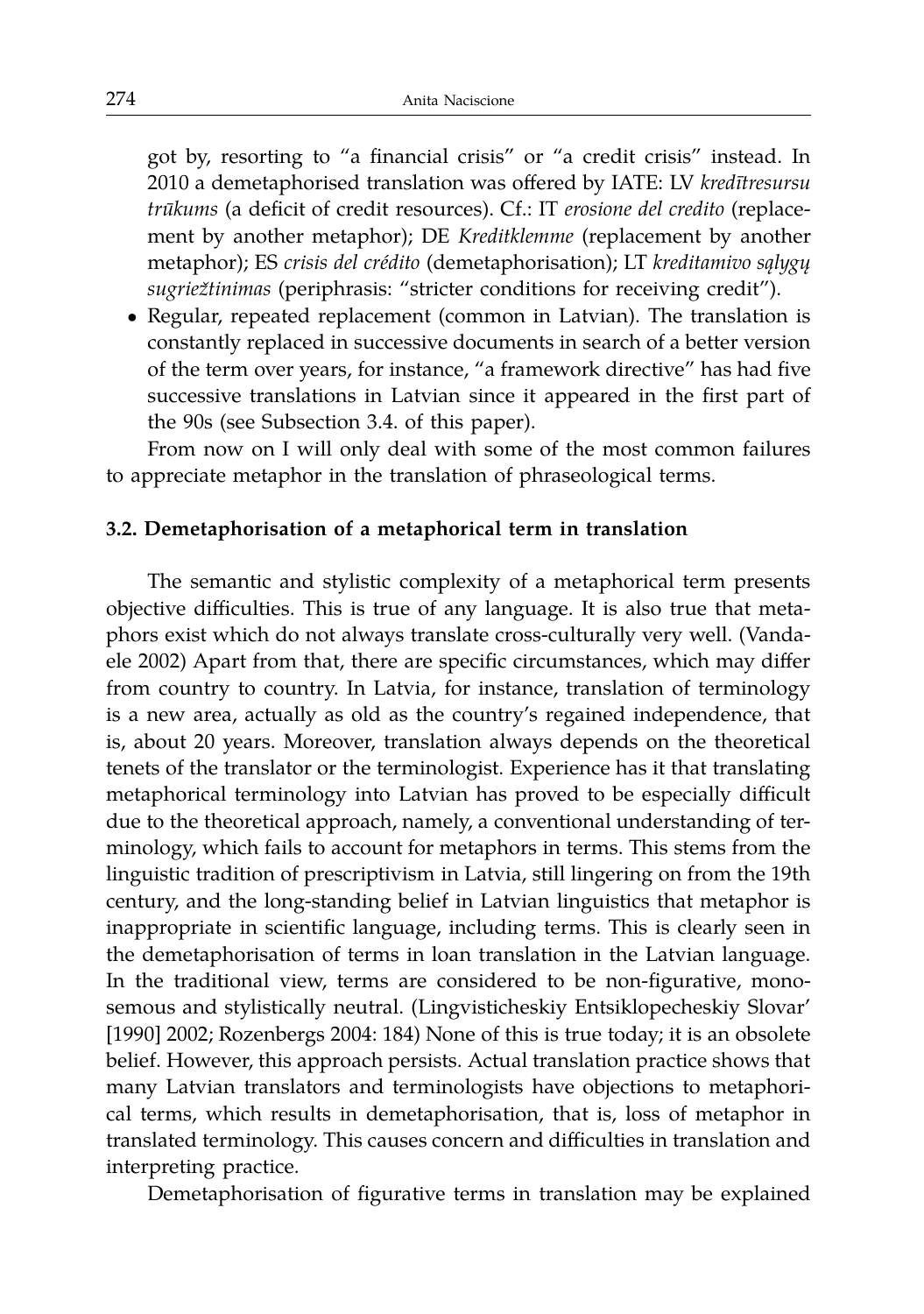by misguided goodwill to keep the Latvian language pure and clear, and, at a theoretical level, by a failure to recognise figurative language as a regular feature of the workings of the human mind in abstract reasoning. This is a deliberate attempt to avoid metaphor in translation by replacing it by a non-figurative word or words in an effort to "ameliorate" the metaphorical term. As a result of demetaphorisation, the image and the associative links are lost, encumbering retrieval of the original form of the SL and hence back translation and interpreting. The question remains why preference is given to non-metaphorical translation and why it is considered to be better language.

One of the metaphorical terms frequently used in the EU since 2007 has been *a health check*, meaning a health check of the CAP (the EU Common Agricultural Policy). On 20 November, 2007 the European Commission adopted *The Communication on the CAP Health Check* (2007), which examines the possibility of further policy adjustments. The metaphorical term *health check of the CAP* has been used ever since. When comparing the translation of this term into the rest of the 22 languages of the EU, we can observe a variety of approaches (see "Report on the Future of the Common Agriculture Policy after 2013" (2010)):

- 1) the metaphor has been preserved, e.g. FR *le bilan de sante´*; DE *Gesundheitscheck der GAP*; IT *valutazione dello stato di salute della PAC*;
- 2) the term has been put in inverted commas, e.g. PT *"Exame de Saude" ´ da PAC*; ES *el "chequeo" de la PAC*;
- 3) loss of metaphor, demetaphorisation, e.g. PL *ocena funkcjonowania WPR*; BG *преглед на състоянието на ОСП*;
- 4) several translations, e.g. in Latvian:
	- a) loss of metaphor: *KLP pārskatīšana* (review/revision/re-examination of the CAP);
	- b) use of inverted commas for the metaphor: *KLP "veselības pārbaude"*.

I would argue that the loss of metaphor is unjustified, as the health metaphor is used to structure an economic policy. The image is essential for comprehension of the term. The general properties of health and illness frequently constitute metaphorical source domains due to the obvious connection between bodily experience and abstract reasoning. (see Boers 1999: 49–55; Kövecses 2002: 16–17). Gibbs argues that "people's subjective, felt experiences of their bodies in action provide part of the fundamental grounding for language and thought". (2006: 9)

Let us turn to another phraseological term: *money laundering*. <sup>11</sup> This is

<sup>11</sup> For more on translation of the metaphorical PU *money laundering*, see Naciscione 2003, 2006.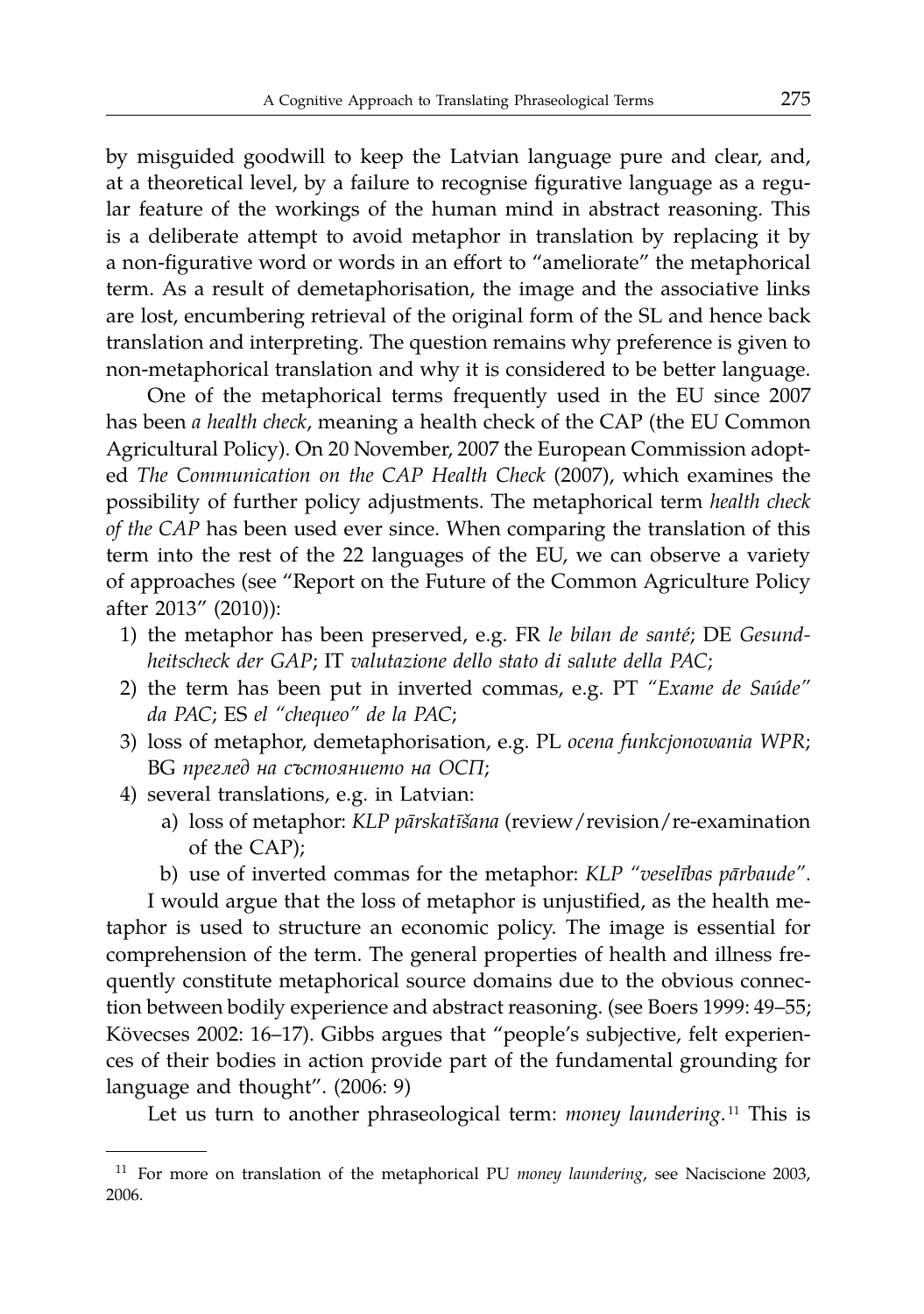an important metaphorical concept in criminal law. It has been in regular use in legal texts for four decades. Metaphor is a salient feature in this term as it perfectly conveys what takes place – illegal, or dirty, money is put through a cycle of transactions, or washed, so that it comes out the other end as legal, or clean, money. The metaphorical loan translation has been accepted as the official term internationally, including the EU Member States. Cf.: FR *blanchiment de capitaux*; DE *Geldwasche*; SV *penningtvatt ¨* ; DA *pengevask*; NO *hvitvasking av penger*; ES *blanqueo de dinero*; PL *pranie pieniędzy*; ET *rahapesu*; HU *penzmos ´ as´* ; CS *pran´ı spinav ˇ ych ´ penezˇ* ; LT *pinigų plovimas*; NL *witwassen van geld*; SL *pranje denarja* etc.

In Latvian this legal term was translated by a definition in 1991: LV *nelikumīgi iegūtu līdzekļu legalizācija* (legalisation of proceeds of illicit gains) to be replaced by noziedzīgi iegūtu līdzekļu legalizācija (legalisation of criminally gained proceeds) in 2005 (see Subsection 3.4. of this paper). All this is instead of naudas atmazgāšana (money laundering), which is a metaphorical loan and which is brief, clear and precise in contrast to the explanatory translation. It is also perfectly acceptable from the point of view of euphony in Latvian. It is true that it is informal and it is a metaphor but so is the metaphorical term in the SL. A definition instead of a metaphor is a case of misguided creativity; it is actually a semantic and stylistic mismatch.

Demetaphorisation is a hindrance in the acquisition and use of a term. Moreover, replacement of a metaphorical term by a definition is not only extremely cumbersome, it is dysfunctional in practice. The metaphorical term easily lends itself to derivation and compounding because it is concise. A definition or an oblique periphrasis is not flexible in text, and the translation of the term creates serious syntactic and stylistic problems, e.g. such phrases as *to launder money, laundering techniques, an anti-laundering campaign*, present almost insurmountable difficulties for translators and interpreters (especially in simultaneous interpreting). The media often ignore the prescribed lengthy translation. Legal professionals and people at large use the metaphorical loan translation in their daily practice while in written language and in official situations they are obliged to use the approved definition. A term is not created only to appear in legal texts but will invariably be used much more widely: in spoken language, media texts, the Internet.

In Latvian metaphor, replacement by a literal word combination emerges as a regular pattern in the translation of metaphorical terms. When the term is freshly borrowed, it still has a metaphorical equivalent. When it gets to the stage of approval, the metaphor is lost. If an adequate metaphorical loan translation is possible, the term should not be weeded out: it should not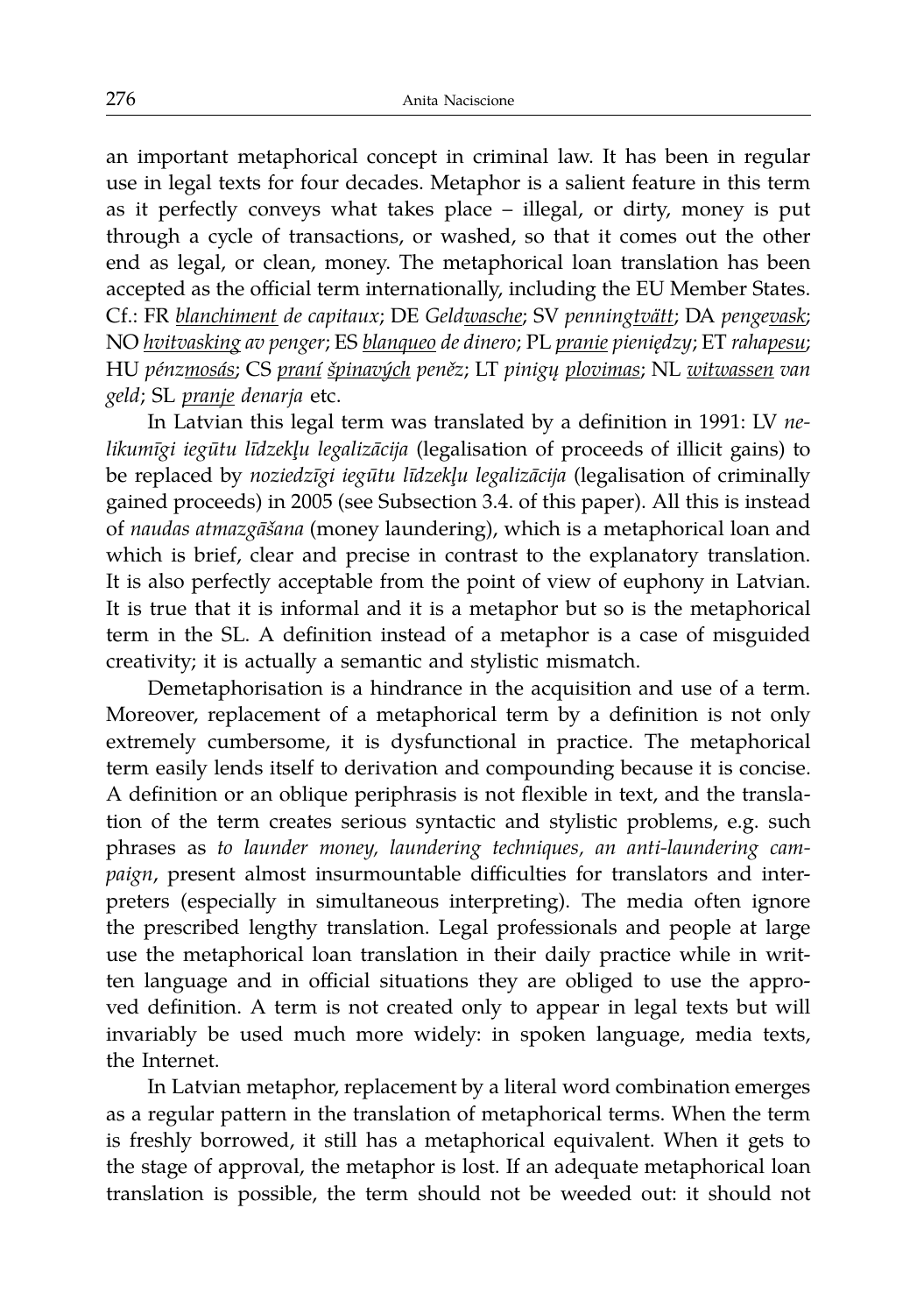be replaced by a definition, a periphrasis or a description, nor should it be placed in inverted commas.

### **3.3. Use of inverted commas for phraseological terms**

One feature in metaphorical representations that strikes the eye in the Latvian media is the use of inverted commas for both lexical and phraseological metaphors. It is a linguistic tradition which reveals some socio-cultural attitudes and theoretical assumptions. Inverted commas for the term *money laundering* keep appearing in Latvian media texts: either both words (*"naudas atmazga¯sana" ˇ* ) or the metaphor alone (*naudas "atmazga¯sana" ˇ* ) is frequently used in inverted commas.

In linguistics, it is generally believed that inverted commas are used when there is a sense of uncertainty whether a word or a phrase may be completely accurate or suitable or whether it is quite a proper choice. However, this is not the case. The reason is completely different. In this example, the use of inverted commas reveals unsubstantiated fear that the reader may fail to perceive and comprehend the figurative meaning; it means failure to accept the metaphor. Use of inverted commas for metaphors reflects a different way of thinking that is prescribed by *Valodniecības pamatterminu skaidrojošā vārdnīca* (Explanatory Dictionary of Basic Terms in Linguistics), which defines inverted commas as follows, "Inverted commas indicate words which are used in a figurative meaning and which are stylistically unfit".<sup>12</sup> (Skujina 2007: 293) This theoretical stance has practical consequences. The requirement is enforced; it is strictly followed in schools, and journalists have to comply with it, though metaphorical use is perfectly clear without inverted commas. Thus, it is a broader question of the theoretical school of thought. The use of inverted commas for metaphors is a pattern of thought and perception that can be traced back to the prescriptive approach. It is clear that a cognitive approach is necessary both to create and to interpret a metaphor. Recognition of metaphor is a cognitive ability; hence we may expect the reader to possess some cognitive skills and ability to recognise and identify a metaphor without inverted commas.

### **3.4. Successive replacement of translation**

In striving for a better translation in Latvian, new official variants are introduced for the same term as time goes by. This has been an interesting de-

<sup>&</sup>lt;sup>12</sup> Translated by the author  $-$  A.N.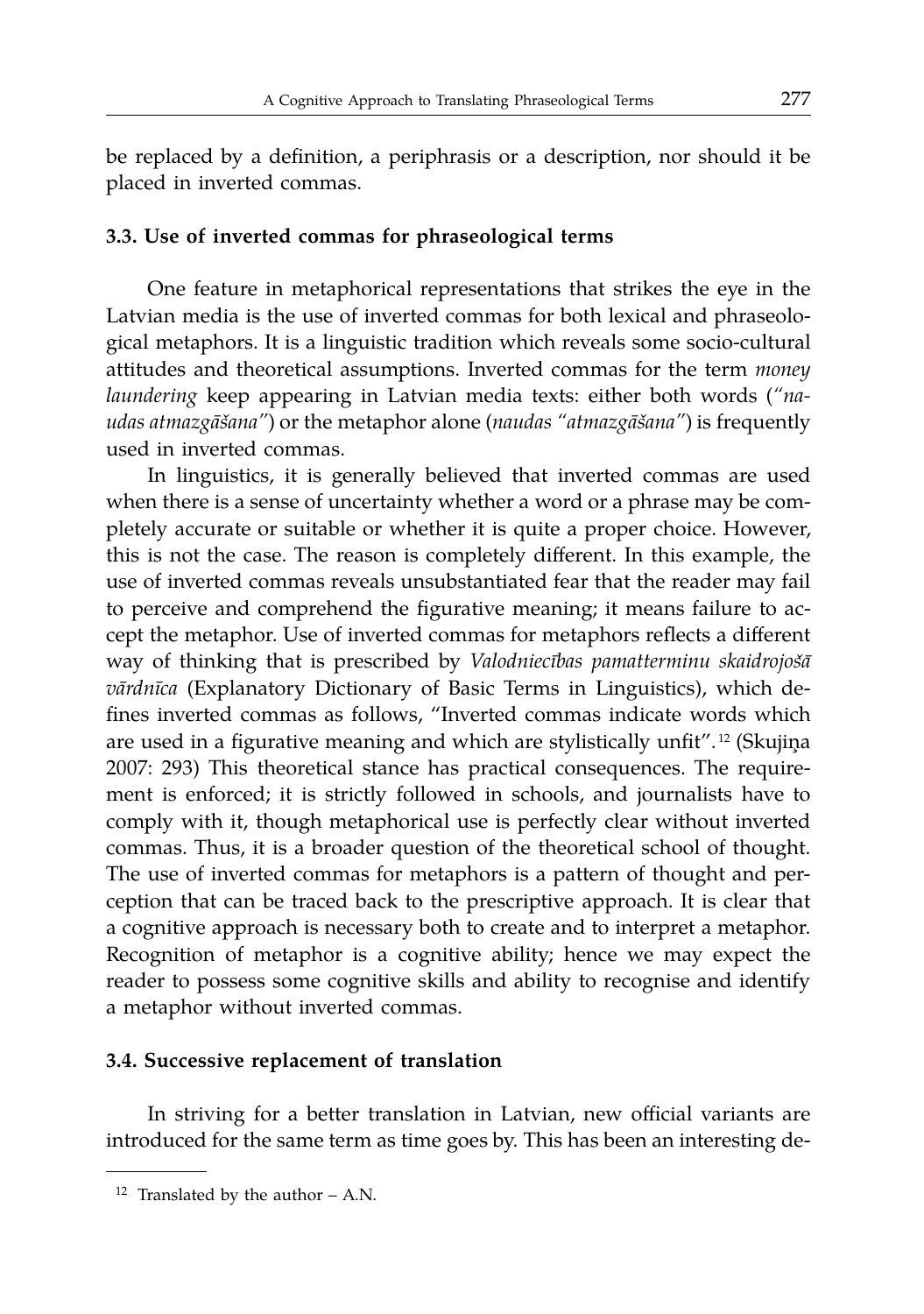velopment over the last two decades. For instance, when the term *a framework* directive first appeared it was translated as 1) *jumta direktīva* (an umbrella directive), which is a metaphorical replacement, emphasising the encompassing role of the directive. Then other variants followed: 2) *struktūrdirektīva* (a structural directive); 3) *ietvardirektīva*; 4) *satvardirektīva*; the latter two translations underscore the framing role of the directive; 5) *pamatdirektīva* (a basic directive), seen as a basis for national legislation. For the time being this seems to be the final variant. This approach may be seen as a good way to brush up the translator's or the interpreter's memory and the ability to follow the latest changes in translation of terminology.

### **3.5. Cross-linguistic diversity in approach**

Linguistic diversity in the EU has resulted in variegated approaches to translation, including translation of figurative terminology. One of the challenges is that there is no cross-linguistic uniformity in translation of the same term, for instance, the metaphor *green*. This has acquired a range of translation variants in the EU languages, although it is widely used as a metaphorical constituent in a number of PUs and set expressions. In "Report on the Future of the Common Agricultural Policy after 2013", one section is entitled "A greener CAP" (2010: 10). Comparison of the document in all EU languages reveals strikingly differing approaches:

- *•* the metaphor *green* is preserved,
- e.g. DA *En <u>grønnere</u> fœlles landbrugspolitik;* IT *Una PAC piú <u>verde</u>; FR Une PAC plus verte*; SL *Bolj zelena SKP*; PT *Uma PAC mais verde*; NL *Een groener GLB*;
- *•* the metaphor *green* is replaced by the non-metaphorical term "ecological",

e.g. RO O PAC mai ecologică; ES Una PAC más ecológica; LT Ekologiškesnė *BZˇUP¯* ; PL *Bardziej ekologiczna WPR*;

*•* the metaphor *green* is replaced by a descriptive phrase, avoiding the original metaphor *green*, e.g. HU *Kornyezetbar ¨ atabb KAP ´* ; SV *En mer miljov¨ anlig gemensam jordbruk- ¨ spolitik*; ET *keskkonnasobralikum ˜ UPP ¨* ; all three languages have replaced the metaphor by "A more environmentally-friendly CAP".

However, Latvian offers a different variant: LV *Videi saudzīgāka KLP*. Videi saudzīgs does not lend itself to translation back into English very well. The literal translation could be "more caring for the environment" (LV saudzīgs – EN careful, with care), a more distant translation could be "environmentally-friendly" or "environmentally sound". The two latter trans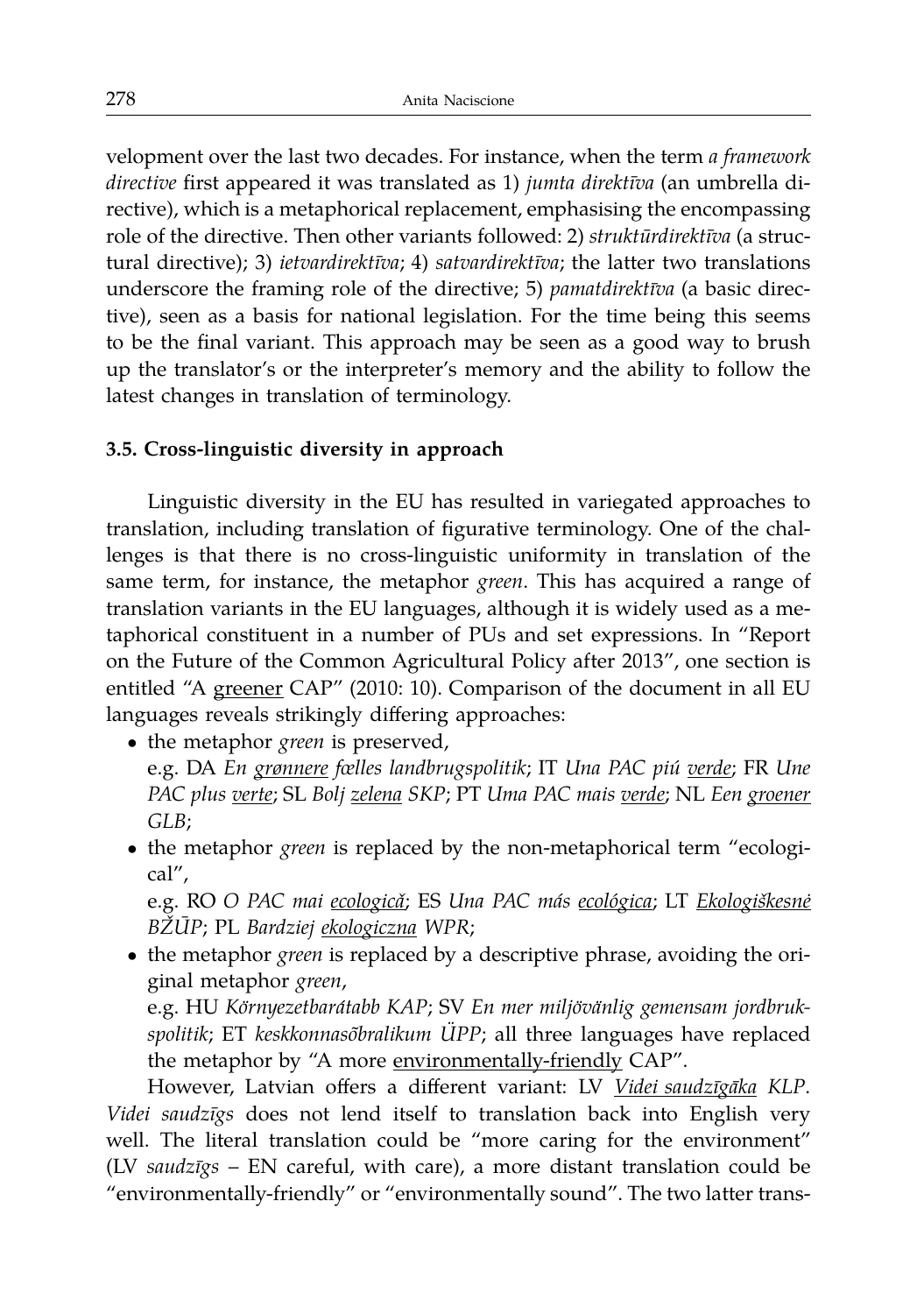lations may sound more scientific but they have a different meaning from *green* or "caring" or in other words, a different conceptualisation. Moreover, the metaphorical term *green* is theory constitutive, it is a specific instance of figurative meaning construction. It is a new approach in management of the environment. This is very well seen from the explication of the new phraseological term *green growth*, given on p. 20 of the same document: "Integrated rural development, additional climate measures, green energy, R&D, innovation, modernisation, training, green jobs, young farmers, quality policy" (LV *videi saudz¯ıga izaugsme*).

*•* The metaphor *green* is used; however, it is put in inverted commas in the text.

Moreover, there is no consistency in translations of the European Parliament in the same language, for example,

- 1) in the Spanish text two paragraphs contain three translations used for *green* (§ 41, § 42, p. 11):
	- a) a greener CAP Una PAC más ecológica (replacement by a nonmetaphorical term);
	- b) green growth crecimiento "verde" (metaphor in inverted commas);
	- c) green jobs empleo verde (metaphor);
- 2) in Bulgarian all three variants appear in the text.
- 3) in German:
	- a) a greener  $CAP -$  eine  $\frac{\partial \text{kologischer}}{\partial \text{Re}}$  (replacement by a nonmetaphorical term)

b) green growth – "grünes" Wachstum (metaphor in inverted commas) Thus, the concept *green* has acquired different translations, resulting in lack of consistency.

Interestingly, the European Commission has introduced a new award scheme, the "European Green Capital Award" to promote green management in EU capital cities. (2009 Environment Policy Review, 2010: 16) One wonders how Latvian terminologists are going to translate the award if *green* should be translated as *videi saudz¯ıgs* (careful about the environment, that is, environmentally-friendly). Any attempt at a descriptive translation would be a semantic and stylistic loss. Metaphor is a powerful tool in theory constitutive terms in the SL. If an adequate metaphorical translation is achieved, it continues to serve this function in the TL. A term must be concise and flexible, that is, easy to use in different contexts. A comparison of these approaches brings out the role of linguistic theory in translation practice.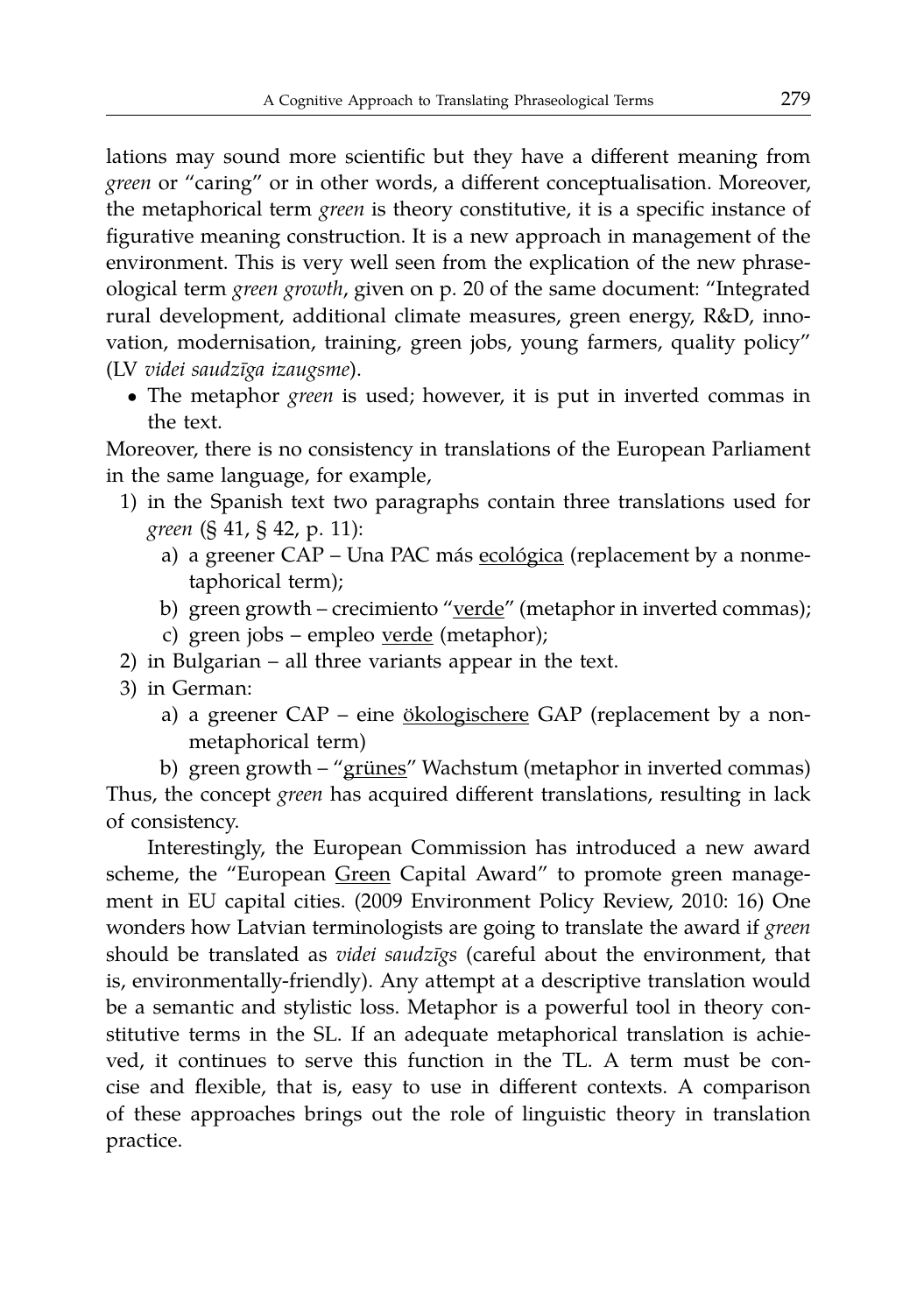## **4. Translation of new EU metaphorical terminology into Latvian: main issues and tendencies**

The trend to demetaphorise metaphorical terms is clearly seen if we have a closer look at translation of new metaphorical terms used in EU institutions (the European Commission, the European Parliament) in a number of European languages. Importantly, loss of metaphor in the official Latvian translation occurs despite the fact that a metaphorical loan translation would not compromise comprehension or euphony, for instance:

EN a grandfather clause – LV esošo tiesību saglabāšanas klauzula (a clause to preserve existing rights);

EN a ceiling price - LV *maksimālā cena* (the maximum price);

EN zero tolerance – LV *absolūta neiecietība* (absolute intolerance);

EN orphan land – LV zeme bez īpašnieka (land without an owner);

EN a sunset clause – LV noslēguma klauzula; turpināmība (the closing clause; continuity).

Demetaphorisation also appears in conventional metaphorical terms used in day-to-day work in the European Parliament. The issue becomes more apparent if we compare several languages, e.g. EN a key vote - LV *izšķirošs balsojums* (a decisive vote). Cf.: FR *vote cle´*; DE *Schusselabstimmung ¨* . Metaphor is a natural phenomenon in terms as it reflects the quintessence of the thought process; thus, it should not be done away with in translation. In practice this means that the metaphor is lost, no associations are left and the rule of back translation has been violated (see Section 5 of this paper).

At the appearance of a new metaphorical term, each language struggles in its own way, frequently ending up with a figurative translation, either a loan translation or replacement by another metaphor. As the above examples have shown, a number of Member States go against metaphor in translation of a new term. Differences emerge in the chosen path. In Latvian, in many terms the metaphorical loan is used in the initial stage, but then is usually replaced by a non-metaphorical translation which may have distant associations with the original or no associations at all. Then the stage of several successive translations usually sets in, in the search for a better way. Absence of metaphor leads to a variety of nonmetaphorical translations. I would like to illustrate the tortuous process of translating *money laundering* into Latvian. The term came to the fore in Latvia with the adoption of "Council Directive 91/308/EEC of 10 June 1991 on prevention of the use of the financial system for the purpose of money laundering". The text of the directive was duly translated. At first the term "money laundering" was replaced by a definition *nelikum¯ıgi iegutu l ¯ ¯ıdzekl¸u legalizacija ¯* (legalisation of illicitly gained proceeds),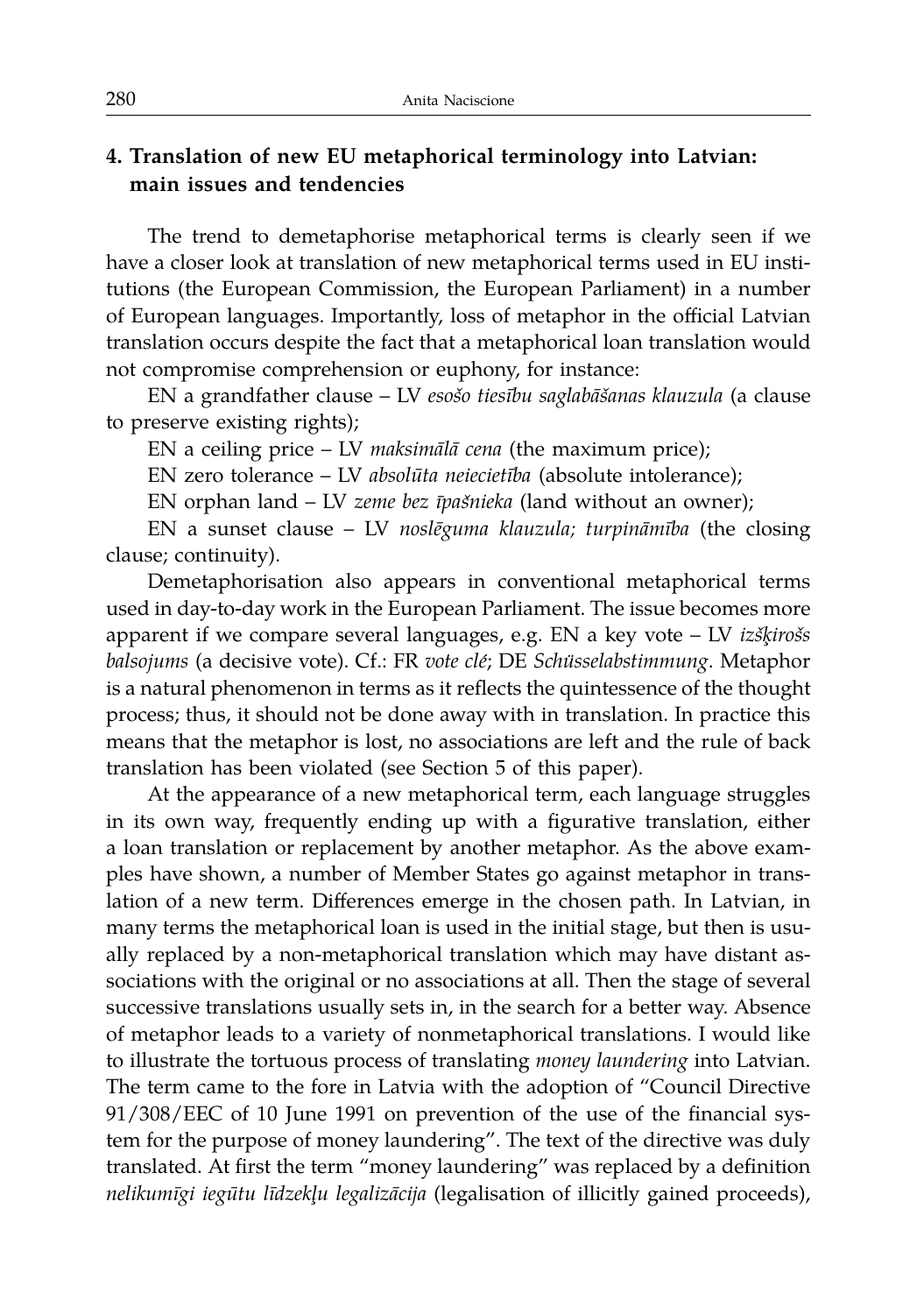and used in the title of the law. However, as the English text of the directive contains several derivatives and compounds with "launder" (e.g. a launderer, a money-laundering operation), the translator has found it difficult to use the cumbersome nonmetaphorical term on all occasions in the text. As a result, no single term is used throughout the text; instead there are five variants: 1) the definition *nelikumīgi iegūtu līdzekļu legalizācija* in the title, 2) the definition with the metaphorical term *naudas atmazgāšana* (money laundering) in brackets when it is first mentioned in the text, 3) *naudas atmazgāšana* (money laundering) used in cases of compounding and derivation, 4) "*naudas atmazgāšana"* (money laundering) – inverted commas used for the whole term, 5) only "atmazgāšana" (laundering) appears in inverted commas. This means obvious absence of uniformity. In 1997 the Latvian Law on money laundering was adopted with *Nelikumīgi iegūtu līdzekļu legalizācija* in the title. *Naudas atmazgāšana* appears only once in the first paragraph in brackets after the translated term. However, the EU Directive of 2005 that was transposed into Latvian legislation in 2008 contains two changes: a) no *money laundering* is mentioned throughout the text of the Latvian Law, and a new version of the translation appears: *noziedzīgi iegūtu līdzekļu legalizācija* (legalisation of criminally gained proceeds). As a consequence, translators and interpreters have to keep following all the changes instead of using an established term for an established concept. Thus the present translation of the term *money laundering* still remains "legalisation of criminally gained proceeds".

Surprisingly, new Latvian translations also emerge for terms which have been used in EU documents for years, e.g. EN a pilot project – LV *izmēģinājuma projekts* (a test project) instead of the common existing metaphorical LV *pilotprojekts* (a pilot project). (*Transporta un turisma komitejas ¯ atzinums* 2010: 6)

A number of terms get no translation (a translation void) in Latvian for several years, sometimes only a description, e.g. *gold-plating* – the practice of national bodies of exceeding the terms of EU directives when transposing them into national law, which is due to reluctance to use a metaphorical loan. With the present theoretical approach, terms like *toxic assets*, *dark pools*, which have been in current use due to the financial crisis, have no hope of gaining a metaphorical equivalent in Latvian. For the time being the available terminological dictionaries give the reply "no match is found".

A metaphorical term is not an impermissible deviation, nor is it an embellishment, so that there is no reason to avoid it. Retention of the SL metaphor is essential in all cases when it is possible. An oblique demetaphorised phrase instead of a metaphorical loan translation is a pointless impediment in translation and interpreting practice.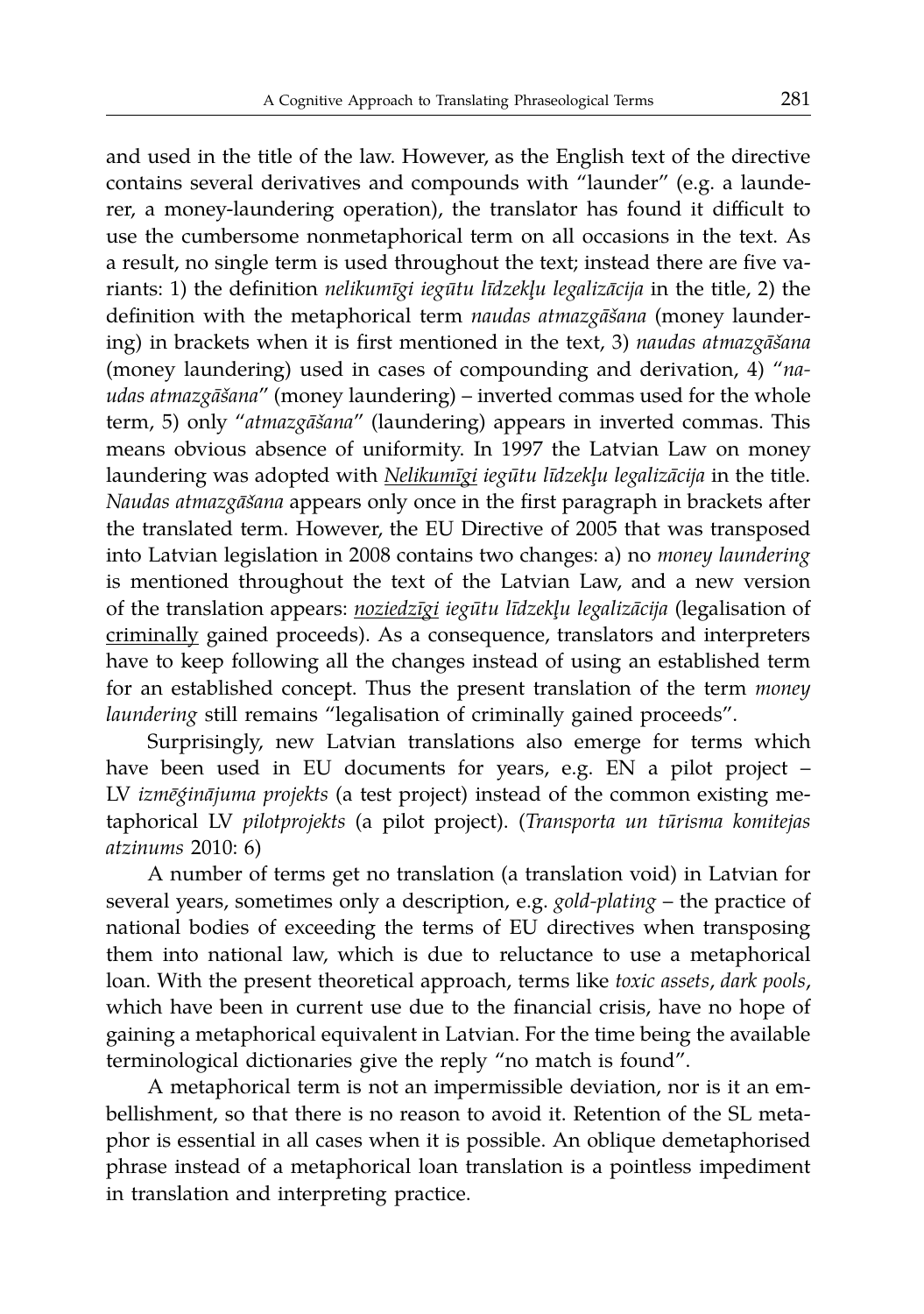## **5. Basic Principles in Translation of Metaphorical Terms**

Each new metaphorical term is the result of figurative meaning construction, as is its translation into the TL. However, this is frequently overlooked in practice, the same as some basic principles of psychology. First and foremost, it is recognisability. In metaphor, the pattern of figurative meaning is based on similarity that helps to identify the term in translation and interpreting. Hence the role of cognitive association formation in human memory. The ability to recognise is known as recognition memory in cognitive psychology and neuroscience. Loss of metaphor in the TL inhibits associations. Nonmetaphorical translation is often beyond recognition.

The replacement of metaphor fails to meet the essential requirement of recognisability, which helps to retrieve the loan from long-term memory by associative links. A definition or an oblique periphrastic description severs associations and impedes back translation. The approved Latvian translation *noziedzīgi iegūtu līdzekļu legalizācija* is a hurdle, to say the least.

Second, memorability implies the state of being easy to remember, the quality of being memorable in consciousness. Psycholinguistic research suggests that PUs are stored and processed in the brain as individual units. The phraseological image plays an essential role in memorisation. Human associative memory helps to establish an immediate link between the two terms, especially if the image is striking. "The memorisation process favours salient meanings" (Philip 2006: 8). The value of memorability is especially clearly seen in simultaneous interpreting when the term must be on the tip of the tongue, and it is the associations that are at work. Psychologically, continuous change results in lack of memorability that is an essential distinguishing attribute of a figurative term. The image of the phraseological term makes recall of the unit not only much easier but also more precise. As Boers (2000) points out, it is metaphoricity that makes learning and retention more effective.

Third*,* <u>back translation</u>. <sup>13</sup> The attempt to avoid metaphor results in demetaphorisation and lengthy descriptive translations. Importantly, it encumbers back translation. In all these cases the terminologist has completely forgotten about the daily need for back translation. I would argue that the process of translation or interpretation is not a one-way street. Unfortunately, the back-again pathway of the process has been largely neglected in translation

<sup>&</sup>lt;sup>13</sup> By back translation I do not mean a word-for-word translation of a target text (Palumbo 2009: 14) but the natural process of, for instance,  $EN \rightarrow LV \rightarrow EN$ , in interpreting or in translation of EU legal documentation, accounting for work performed.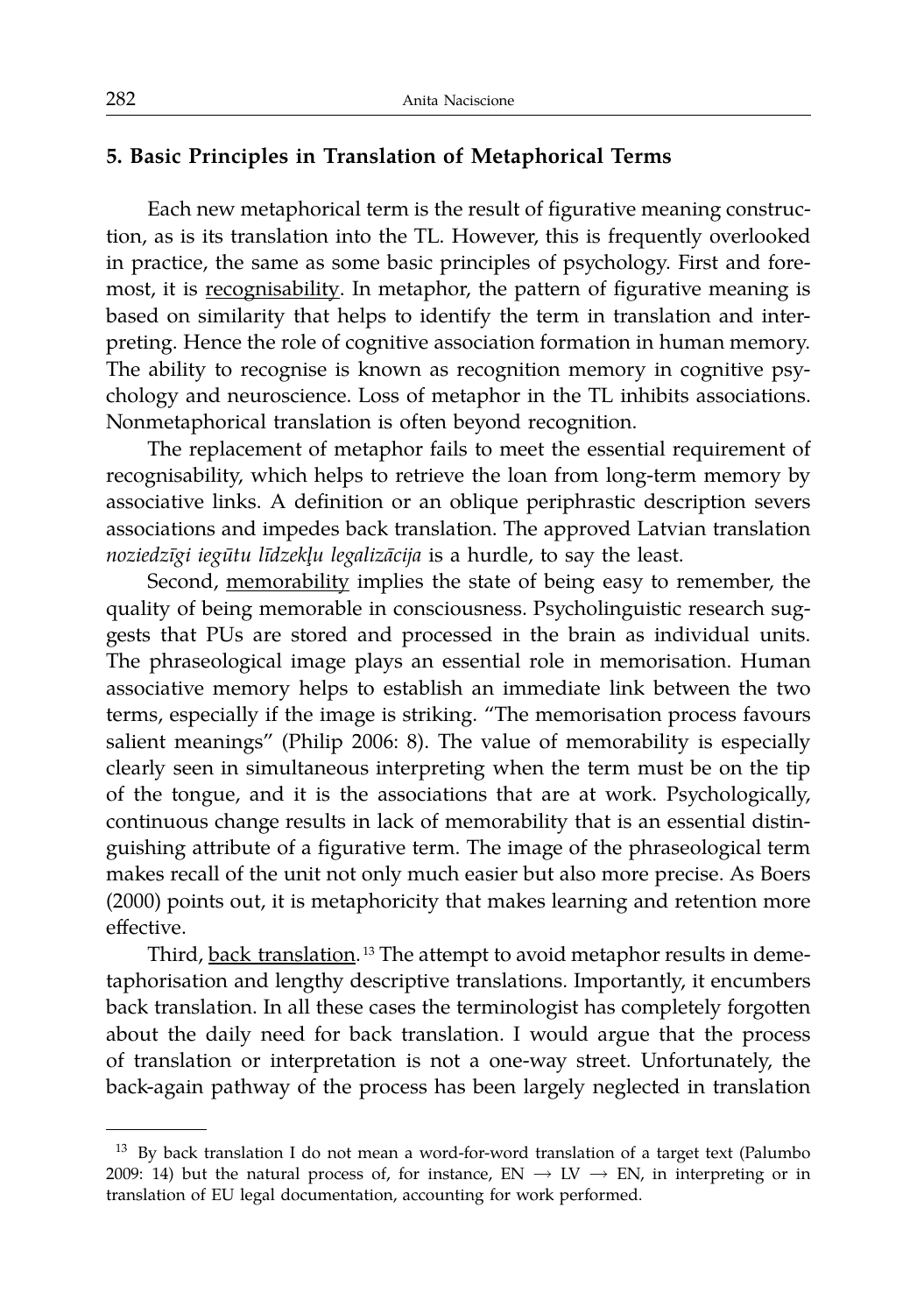of metaphorical terms in Latvian. In many cases the TL variant does not even distantly suggest the term used in the SL although the language resources are available. As a result the translated terms do not easily lend themselves to back translation. The trend has been an ongoing process.

All three are important principles, as all EU directives are transposed into national legislation which is drafted in the language of the Member State, which, in its turn, needs to be translated back into English again to make cross-language communication possible, first and foremost with Brussels. Terms need to be unmistakably recognised while periphrasis often changes a term beyond recognition.

A metaphorical loan facilitates perception and recognition both in translation and interpreting, as it reflects a metaphorical concept and therefore it is immediately accessed. It is important to draw "links from metaphorical language to metaphorical thought". (Gibbs 2002: 83) A metaphorical term reflects a figurative mode of thinking. Comprehension of a metaphorical term and its translation is a cognitive act, the same as its creation. Translation of metaphorical terms is a cognitive skill that needs to be acquired and developed.

### **6. Phraseological terms in stylistic use in verbal and visual discourse**

Visual representation has become crosscultural. We see the same advertisements, logos, and cartoons crossing language boundaries. Metaphorical understanding and translation of a metaphorical term makes this kind of visual cross-cultural communication possible while literal translation is not conducive to use of visual material, containing phraseological terms, in another language. Phraseological terms are stable and figurative, and like all other PUs they lend themselves to stylistic use, including visual representation, due to figurative meaning and imagery.<sup>14</sup> A literal frame of mind does not work in figurative meaning construction. For instance, in an advertisement (Fig. 1) the phraseological term



Fig. 1. Financial Times, May 4 – May 10, 2009, p. 22.

<sup>&</sup>lt;sup>14</sup> For more on visual representation of phraseological image, see Naciscione 2010: Ch. 6.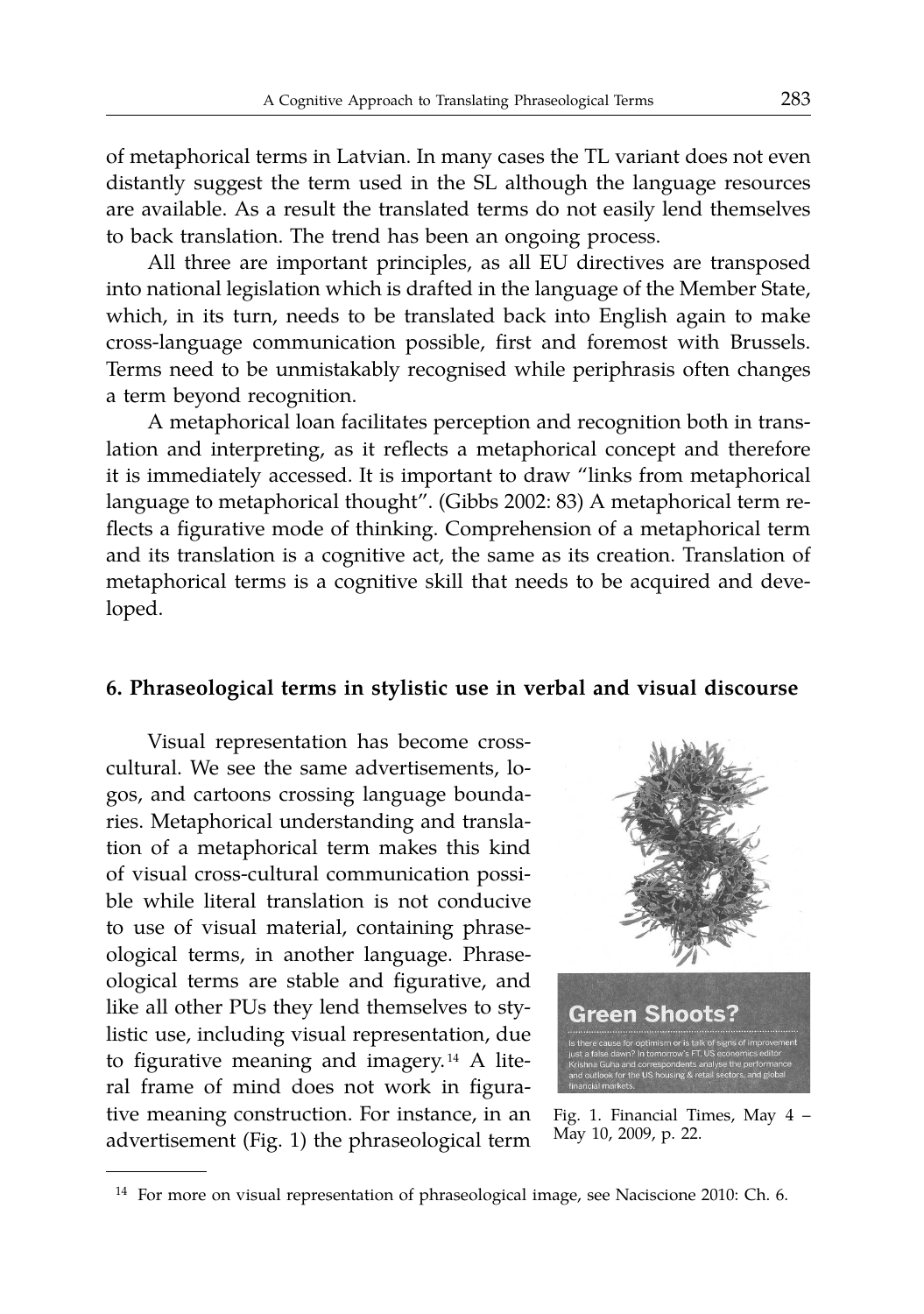*green shoots* (meaning: economic recovery/growth) has undergone stylistic use which is possible due to metaphorical conceptualisation. This is a case of multimodal use, combining verbal discourse and visual representation of the metaphorical term *green shoots* that features the dollar sign, a semiotic element – a symbol of wealth and prosperity. The dollar sign is sprouting; it is already covered with fresh green shoots. This advertisement is a classic case of a visual pun in the printed media.

Stylistic use of the term *green shoots* is widespread across the media. For example, *The Daily Telegraph* (June 18, 2008, p. 23) has published an analytical financial article with the headline "Green shoots? Strictly for the colour-blind". Stylistically, the headline is an extended phraseological metaphor: "**Green shoots**? Strictly for the colour-blind". Moreover, the PU *green shoots* appears in the first paragraph at the beginning of the article and is repeated at the very end of the article like a frame construction, encompassing the text of the article and extending the metaphor.



Fig. 2. Financial Times, April 7, 2009, p. 30.

Let us have a closer look at another visual representation of a phraseological term (Fig. 2). Apart from the direct ornithological meaning, *a black swan* is a polysemous PU. The first meaning of the PU is something that is impossible or cannot exist (historically, e.g. in the 17<sup>th</sup> century, the European assumption was that all swans were white). The second meaning appeared in the  $21<sup>st</sup>$  century: a huge rare unpredictable problem (the origin – Nassim Nicholas Taleb's book *The Black Swan*, 2007). It acquired regular use after the collapse of the US financial system in 2008, and since then has been used to denote a rare event of great impact that is hard to predict, one that turns into a problem.

New metaphorical conceptualisations may emerge as a result of "mappings across conceptual domains" (Lakoff and Johnson [1980] 2003: 252). This is widespread in terminology, too. It is a common phenomenon, called "migration of metaphorical terms between disciplines" (Luminița 2003: 327), that is, when a term is borrowed from one conceptual domain into another.

A non-metaphorical translation of a metaphorical phraseological term would create difficulties in the translation of stylistic use of the given term or even make it impossible:

1) in stylistic use in verbal discourse, e.g. extended metaphor: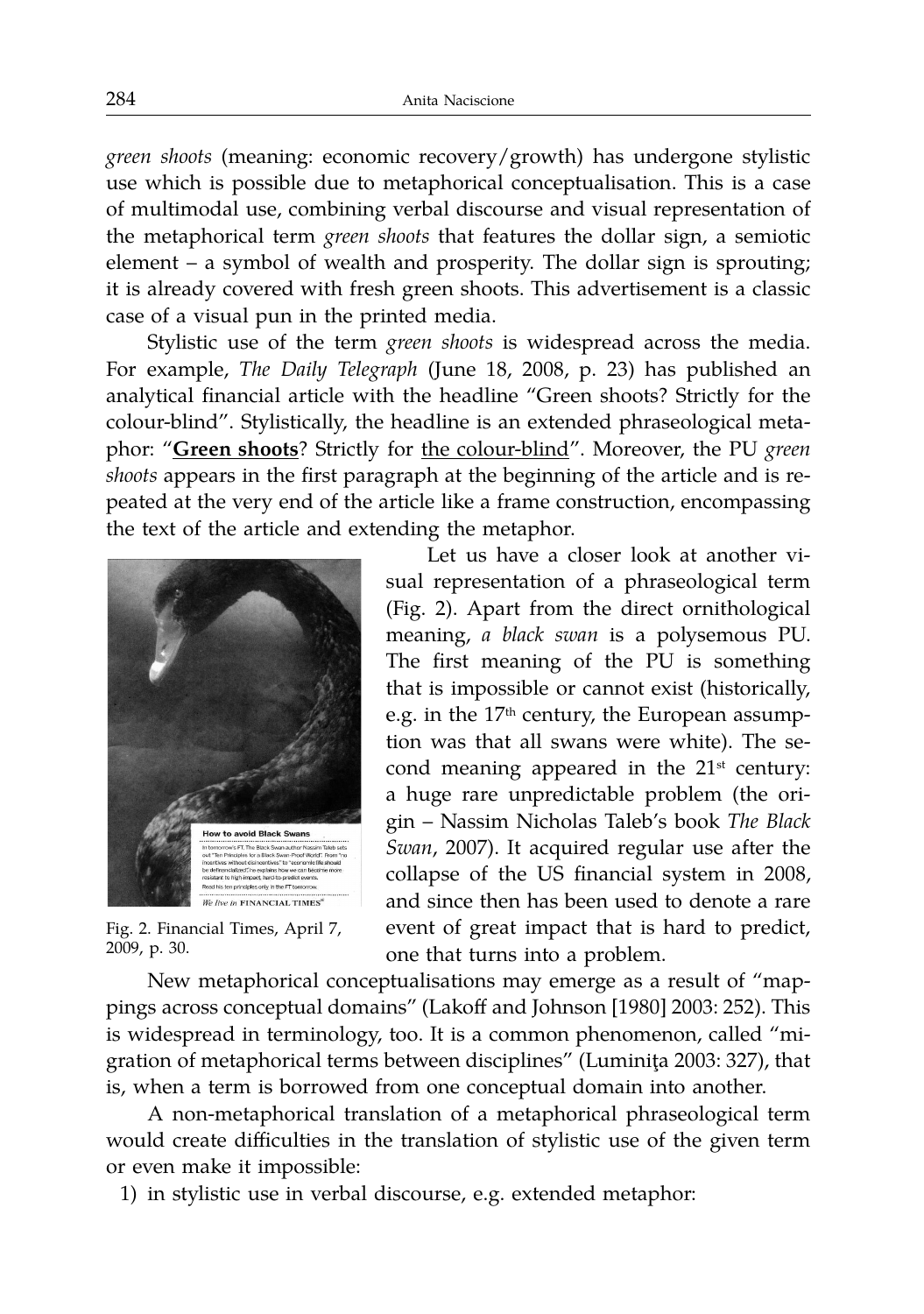This isn't just <u>one **black swan**. It is a bunch of **black swans** that</u> have hung ou t <sup>15</sup> for a while and created a giant problem. (*Time*, Feb. 9, 2009, p. 19)

- 2) in the formation of derivatives, compounds, neologisms or nonce words, e.g. "a **black swan**-proof world" (formed with the help of the productive affix -proof), which appears in the subheading of an article accompanied by another picture of a black swan (*Financial Times*, April 8, 2009, p. 1);
- 3) in visual discourse, e.g. Fig. 2 is a visual pun and a verbal extension of the image of the phraseological term *a black swan*. A nonmetaphorical translation of the caption "How to avoid Black Swans" would not make any sense: the visual representation, which is a pun, is based on a play of the direct meaning (the bird) and the terminological meaning of the PU.

Interestingly, in practice the advice of terminologists to use a descriptive, non-metaphorical translation is not always followed in Latvia, especially in two areas – by experts in their day-to-day work, e.g. criminal investigators will use the original metaphorical loan translation, and visual artists who work for the media and advertising as the image of a metaphorical term is essential for visual representation. This is clearly seen by the advertisement of the SEB Bank in Riga, Latvia, 2010 (Fig. 3).

To advertise a life assurance scheme for the child, the author of the advertisement has used the metaphorical loan translation  $starta$  *kapitāls* (EN *start-up capital*) instead of the non-metaphorical "sākumkapitāls" (initial capital) as advised by *Tilde*.

The details depicted lead us to the domain of sports. The advertisement is a visual representation of the conceptual metaphor LIFE IS A RACE: a helmet metonymically stands for safety, a chequered flag has contiguous associations with victory in a race, a Ferrari is as-

Uzkrājums bērna nākotnei!



Fig. 3. Savings for the child's future.

sociated with car racing and speed, the number 1 on the T-shirt stands for the winner of a race, while start-up capital is a phraseological term from the

<sup>15</sup> To hang out (coll.) – to last despite difficulties, keep going (*Longman Dictionary of Phrasal Verbs* 1983: 275).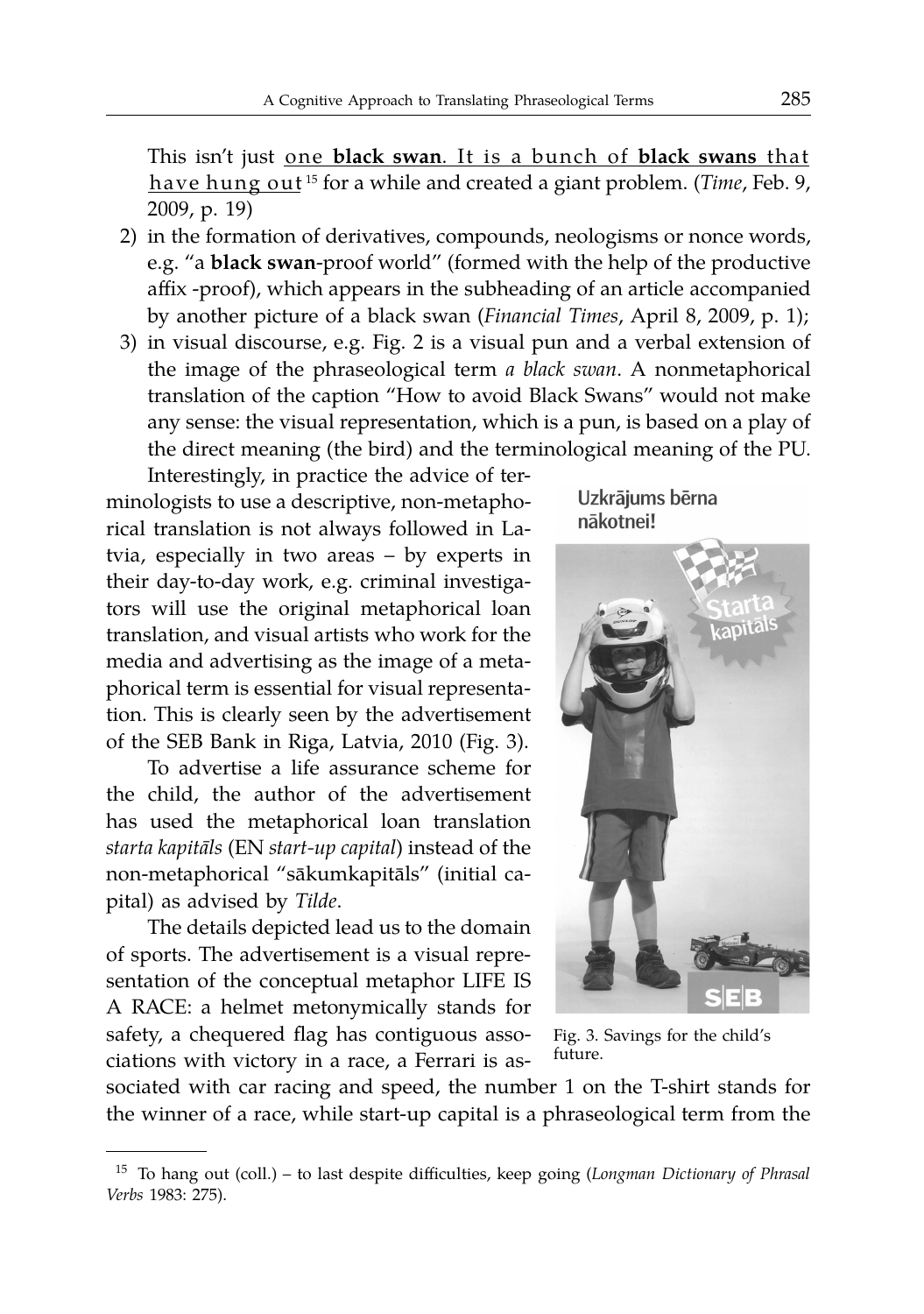domain of economics: the money needed to start at the earliest stage. The words "start-up capital" appear on a chequered flag that is displayed at the finish line. The flag is commonly associated with the winner of the race, the first driver to get past the chequered flag.

With the increasing use of visualisation in the  $21<sup>st</sup>$  century, new metaphorical terms undergo stylistic use in media texts as soon as they come into use, e.g. the rise of the new phraseological term *cloud computing* in IT is already accompanied in the media by a visual representation of a cloud being locked, reflecting the fear of the enormous power of cloud computing. <sup>16</sup> The image of a metaphorical term is a salient element; thus it is essential for comprehension of the term both in the SL and in the TL in all types of discourse and contexts.

### **6. Concluding remarks**

A cognitive approach to phraseological terms is a tool that helps to recognise metaphor as a technique of abstract reasoning in the formation of terminology and to comprehend figurative meaning construction across languages.

Thus, a cognitive view is essential not only to create and interpret a metaphoric term, but also to translate it into other languages. Translation is a vital part of cross-cultural communication; it is a basic cognitive operation of the mind, including creation of metaphorical loans in the translation of terminology.

I believe that translation of metaphorical terms is likely to gain greater interest in the future due to increasing pragmatic need for terms that are concise, capable of preserving the original image and of creating immediate associations, which is of great pragmatic value. The necessity is acute for more research on the salience of metaphors in terminology and their translation in general and phraseological terms in particular, as they constitute a serious challenge for both translation and interpreting.

<sup>&</sup>lt;sup>16</sup> See the article "An E.U. snag for cloud computing" in the International Herald Tribune, Sept. 20, 2010, p. 19.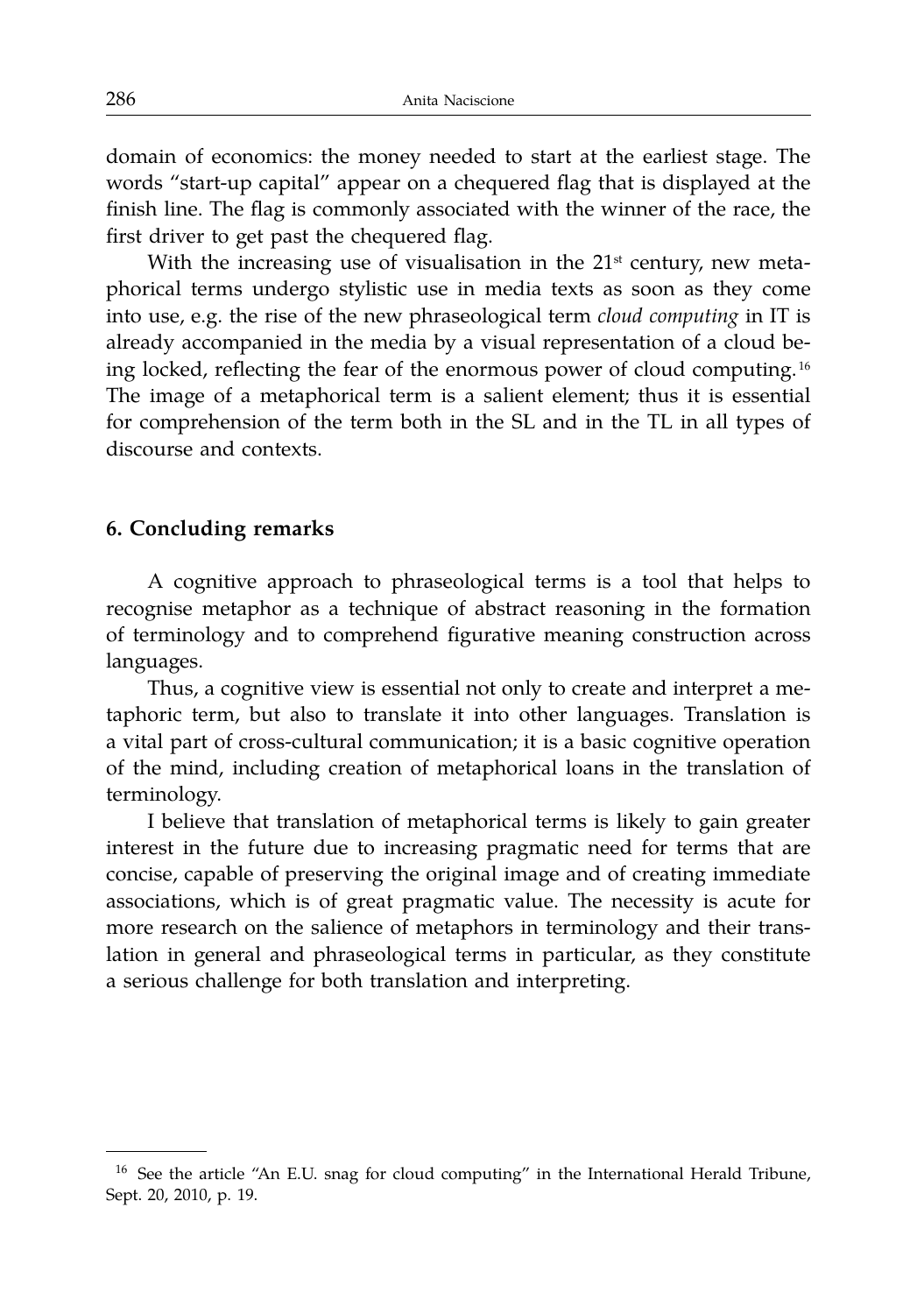### **References**

#### **Dictionaries**

- *Lingvisticheskiy Entsiklopecheskiy Slovar*'. [1990] 2002. Moskva: Sovetskaya Entsiklopediya.
- *Longman Dictionary of Phrasal Verbs*. 1983. Harlow, UK: Longman.
- Skujiņa, Valentīna. (ed.). 2007. *Valodniecības pamatterminu skaidrojošā vārdnīca*. Rīga: Madonas poligrāfists.

### **Literature**

- Boase-Beier, Jean. 2006. *Stylistic Approaches to Translation: Translation Theories Explored.* Manchester: St Jerome Publishing.
- Boers, Frank. 1999. When a bodily source domain becomes prominent: The joy of counting metaphors in the socio-economic domain. In: *Metaphor in Cognitive Linguistics*. Gibbs, Raymond W. and Steen, Gerard J. (eds). Amsterdam / Philadelphia: John Benjamins Publishing Company. 47–56.
- Boers, Frank. 2000. Metaphor awareness and vocabulary intention. *Applied Linguistics*. 21: 553–571.
- Boyd, Richard. [1979] 1998. Metaphor and theory change: What is "metaphor" a metaphor for? In *Metaphor and Thought*. Ortony, Andrew (ed.). Cambridge: Cambridge University Press. 481–532.
- Cao, Deborah. [2007] 2009. *Translating Law*. Clevedon, Buffalo and Toronto: Multilingual Matters Ltd.
- Chamizo Domínguez, Pedro J. 1999. Dealing with ambiguity when translating polysemic words. *Journal of Translation Studies*. 8.2: 27–43.
- Chamizo Domínguez, Pedro J. 2002. Through the Looking Glass: Ambiguity, polysemy, and false friends in back translation. *Journal of Translation Studies*. 11.2: 43–66.
- Fiedler, Sabine. 2007. *English Phraseology: A Coursebook*. Tubingen: Gunter Narr Verlag. ¨
- Gambier, Yves; van Doorslaer, Luc (eds). 2010. *Handbook of Translation Studies.* Vol. 1. Amsterdam / Philadelphia: John Benjamins Publishing Company.
- Gibbs, Raymond W. [1994] 1999. *The Poetics of Mind: Figurative Thought, Language and Understanding*. Cambridge: Cambridge University Press.
- Gibbs, Raymond W. 2002. Psycholinguistic comments on metaphor identification. *Language and Literature.* 11 (1): 78–84.
- Gibbs, Raymond W. 2003. Prototypes in dynamic meaning construal. In: *Cognitive Poetics in Practice*. Gavins, Joanna; Steen, Gerard (eds). London: Routledge. 27–40.
- Gibbs, Raymond W. 2006. *Embodiment and Cognitive Science*. Cambridge: Cambridge University Press.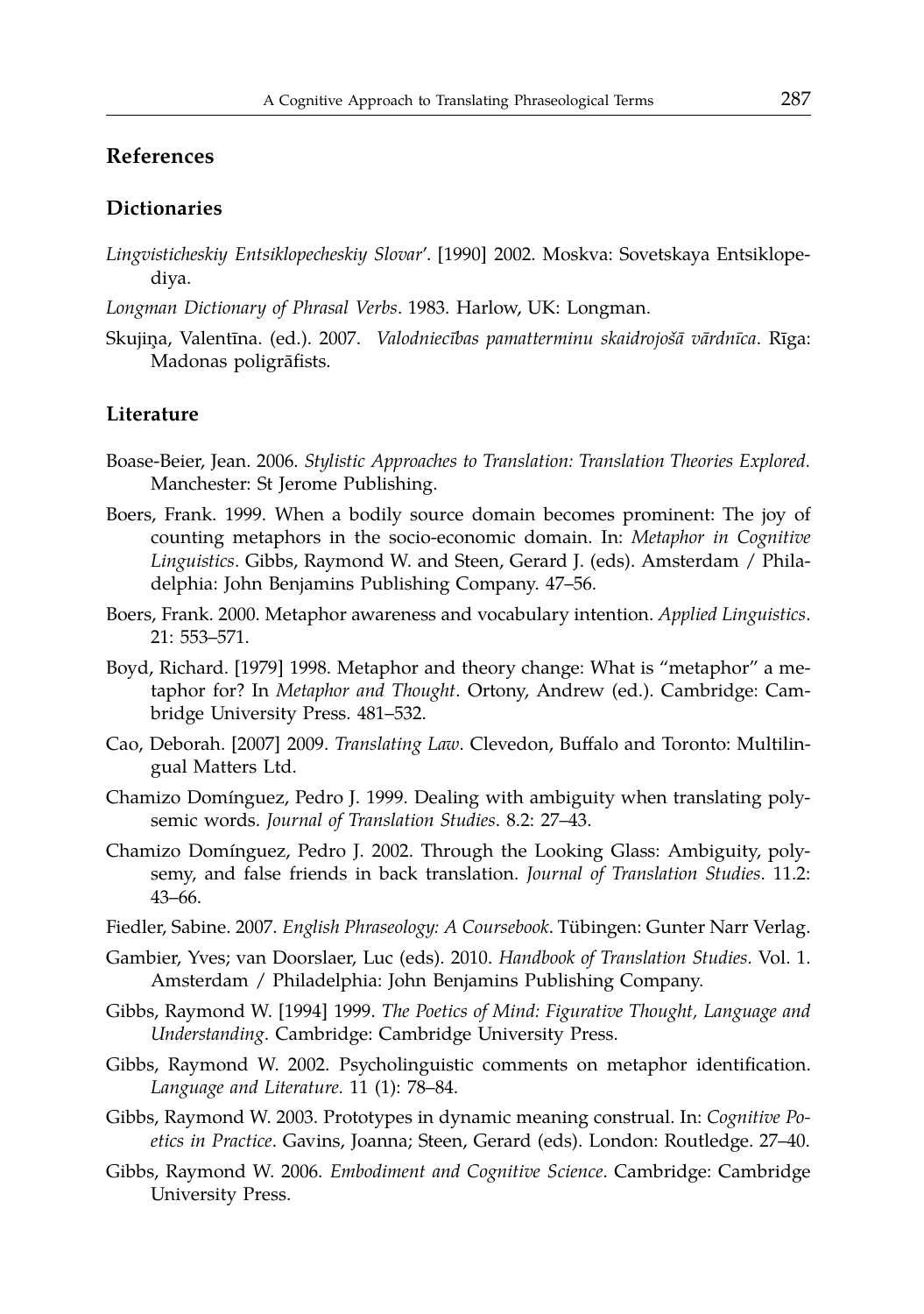- Gibbs, Raymond W. 2007. Experimental tests of figurative meaning construction. In *Aspects of Meaning Construal*. Radden, Günther et al. (eds). Amsterdam / Philadelphia: John Benjamins Publishing Company. 19–32.
- Gläser, Rosemarie. 1984. The Translation Aspect of Phraseological Units in English and German. *Papers and Studies in Contrastive Linguistics* 18: 123–134.
- Gläser, Rosemarie. 1987. Probleme bei der Übersetzung von Routineformeln Englisch-Deutsch. *Fremdsprachen*. 4: 243–249.
- Gläser, Rosemarie. 1995. Relations between Phraseology and Terminology in English for Special Purposes. In: *Linguistic Features and Genre Profiles of Scientific English* LSF 9. Gläser, Rosemarie (ed.). Frankfurt/M.: Lang. 33-57.
- Grabe, William. 2002. Applied Linguistics: An Emerging Discipline for the Twenty-first Century. In: *The Oxford Handbook of Applied Linguistics*. Kaplan, Robert B (ed.). Oxford: Oxford University Press. 3–12.
- Hatim, Basil; Munday, Jeremy. 2004. *An advanced resource book*. London / New York: Routledge.
- Hoffman, Robert R. 1980. Metaphor in science. In: *Cognition and Figurative Language*. Honeck, Richard P.; Hoffman, Robert R. (eds). Hillsdale, N.J.: Lawrence Erlbaum Associates. 393–423.
- Kövecses, Zoltán. 2002. Metaphor. Oxford: Oxford University Press.
- Kövecses, Zoltán. 2006. Language, Mind, and Culture: A Practical Introduction. Oxford: Oxford University Press.
- Kuhn, Thomas S. [1979] 1998. Metaphor in science. In *Metaphor and Thought*. Ortony, Andrew (ed.). Cambridge: Cambridge University Press. 533–542.
- Lakoff, George and Johnson, Mark. [1980] 2003. *Metaphors We Live By.* Chicago IL: The University of Chicago Press.
- Meyer, Ingrid et al. 1997. A Conceptual and Structural Analysis of Metaphorical Internet Terms. *Terminology* 4 (1): 1–33.
- Naciscione, Anita. 2003. Translation of Terminology: Why Kill the Metaphor? In: *Proceedings of the Third Riga Symposium on Pragmatic Aspects of Translation*. Veisbergs, Andrejs (ed.). Riga: University of Latvia and Aarhus School of Business. 102–115.
- Naciscione, Anita. 2006. Figurative Language in Translation: A Cognitive Approach to Metaphorical Terms. In: *Pragmatic Aspects of Translation, Proceedings of the Fourth Riga International Symposium*. Veisbergs, Andrejs (ed.). Riga: University of Latvia. 102–118.
- Naciscione, Anita. 2010. *Stylistic Use of Phraseological Units in Discourse*. Amsterdam / Philadelphia: John Benjamins Publishing Company.
- Nikulina, Elena A. 2005. *Terminologizmy kak rezul'tat vzaimodeystviya i vzaimovliyaniya terminologii i frazeologii sovremennogo angliyskogo yazyka* [Terminologisms as a Result of Interaction and Mutual Influence between Terminology and Phraseology in Modern English]. Ph.D. habil. diss. Moskovskiy Pedagogicheskiy gosudarstvenniy universitet. Moskva.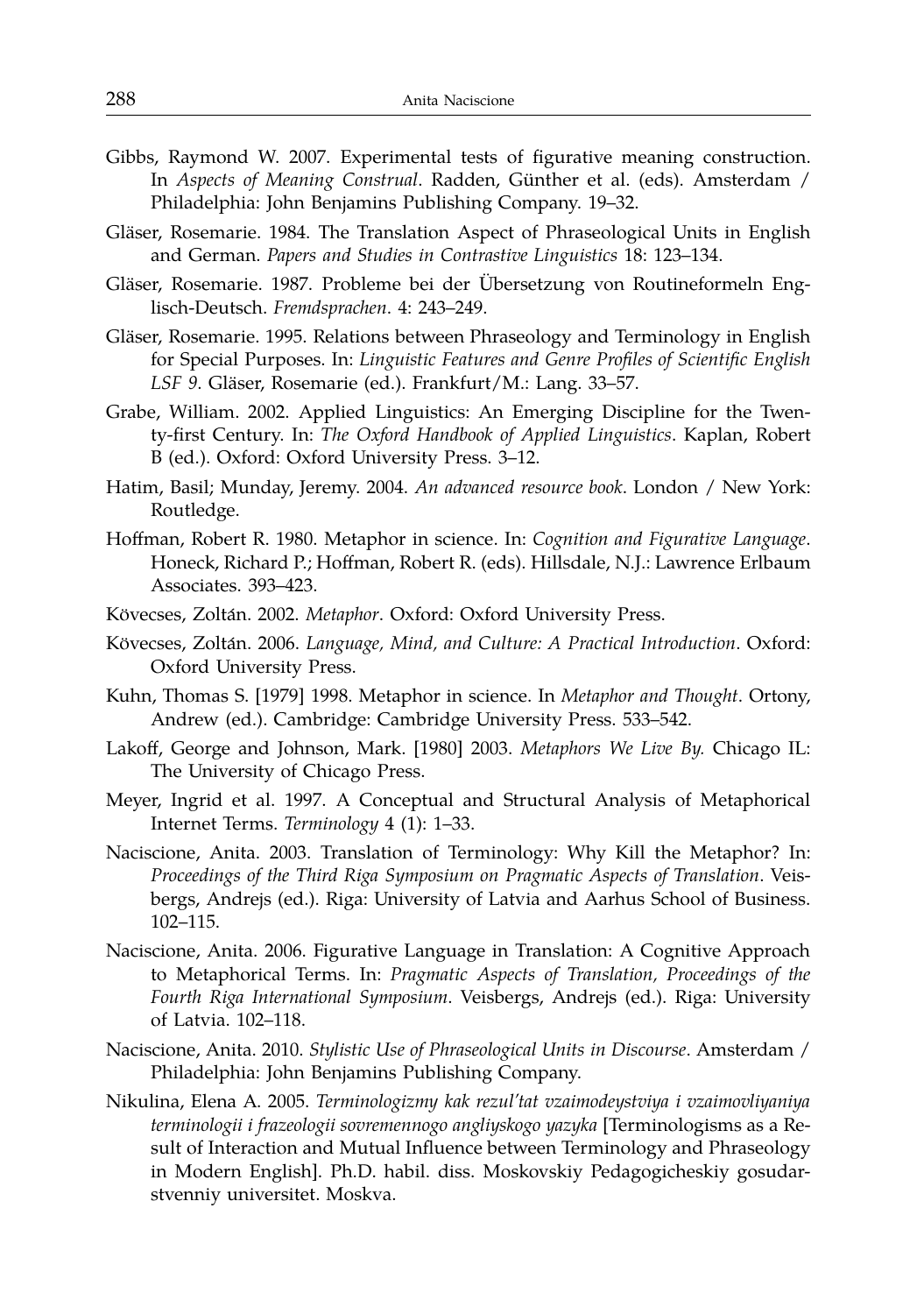- Nuryeva, Liliia K. 2007. Perevodcheskiy analiz poslovits v raznosistemnykh yazykakh: na materiale nemetskogo, russkogo i bashkirskogo yazykov [Translation analysis of proverbs in languages of different types: The study of German, Russian and Bashkir]. Ph.D. diss. Bashkir State University. Ufa.
- Oncins Martinez, José L. 2005. Notas sobre la manipulaciön creativa de fraseologismos en las comedias de Shakespeare y su traducción al espanol. In: *Insights in Translation VII*. Soto Vazquez, Adolfo L. La Caruña: Universidade da Coruña. 27–48.
- Palumbo, Giuseppe. 2009. *Key Terms in Translation Studies*. London: Continuum.
- Pamies Bertrán, Antonio; Potapova, Olena. 2005. Metaphoric competence and the recognition of idioms: An experimental approach. In: *Fraseolog´ıa Contrastiva*. Almela, Ramon; Ramón-Trives, Estanislav; Wotjak, Gerd (eds). Murcia: Universidad de Murcia. 259–282.
- Panther, Klaus-Uwe. 2005. The role of conceptual metonymy in meaning construction. In: *Cognitive Linguistics: Internal Dynamics and Interdisciplinary Interaction*. Ruiz de Mendoza Ibáñez, Francisco; Cervel Peña, Sandra (eds). Berlin: Mouton de Gruyter. 353–386.
- Radden, Günter; Köpcke, Klaus-Michael; Berg, Thomas; Siemund, Peter. 2007. The construction of meaning in language. In: *Aspects of Meaning Construction*. Radden, Günter; Köpcke, Klaus-Michael; Berg, Thomas and Siemund Peter (eds). Amsterdam / Philadelphia: John Benjamins Publishing Company. 1–15.
- *Report on the Future of the Common Agriculture Policy after 2013. 2009/2236(INI)*. 2010. Lyon, George (rapporteur). Brussels: European Parliament.
- Roberts, Roda P. 2002. Translation. In: *The Oxford Handbook of Applied Linguistics*. Kaplan, Robert B. (ed.). Oxford: Oxford University Press. 429–442.
- Rozenbergs, Jānis. 2004. *The Stylistics of Latvian*. Riga: LU Akadēmiskais apgāds.
- Schweda Nicholson, Nancy L. 2002. Interpretation. In: *The Oxford Handbook of Applied Linguistics*. Kaplan, Robert B. (ed.). Oxford: Oxford University Press. 443–456.
- Shadrin, Naum L. 1969. *Perevod kontekstual'no preobrazovannykh frazeologicheskikh yedinic kak semantiko-stilisticheskaya problema* [Translation of Contextually Changed Phraseological Units as a Semantic and Stylistic Problem]. Ph.D. diss. Leningradskiy Universitet. Leningrad.
- Taleb, Nassim Nicholas. 2007. *The Black Swan: The Impact of the Highly Improbable. The Communication of the CAP Health Check. COM(2007) 722 final*. 2007. Brussels: European Commission. New York: Random House.
- *Transporta un tūrisma komitejas atzinums 2010/2001(BUD)* [Opinion of the Committee of Transport and Tourism]. 2010. Riquet, Dominique (rapporteur). Brussels: European Parliament.
- *2009 Environment Policy Review Part I*. 2010. Brussels: European Commission.
- Vandaele, Sylvie. 2002. Metaphorical Conceptualization in Cell Biology. In: *Proceedings of the Tenth EURALEX International Congress* II. Braasch, Anna; Povlsen, Claus (eds). Copenhagen: Center for Sprogteknologie. 649–655.